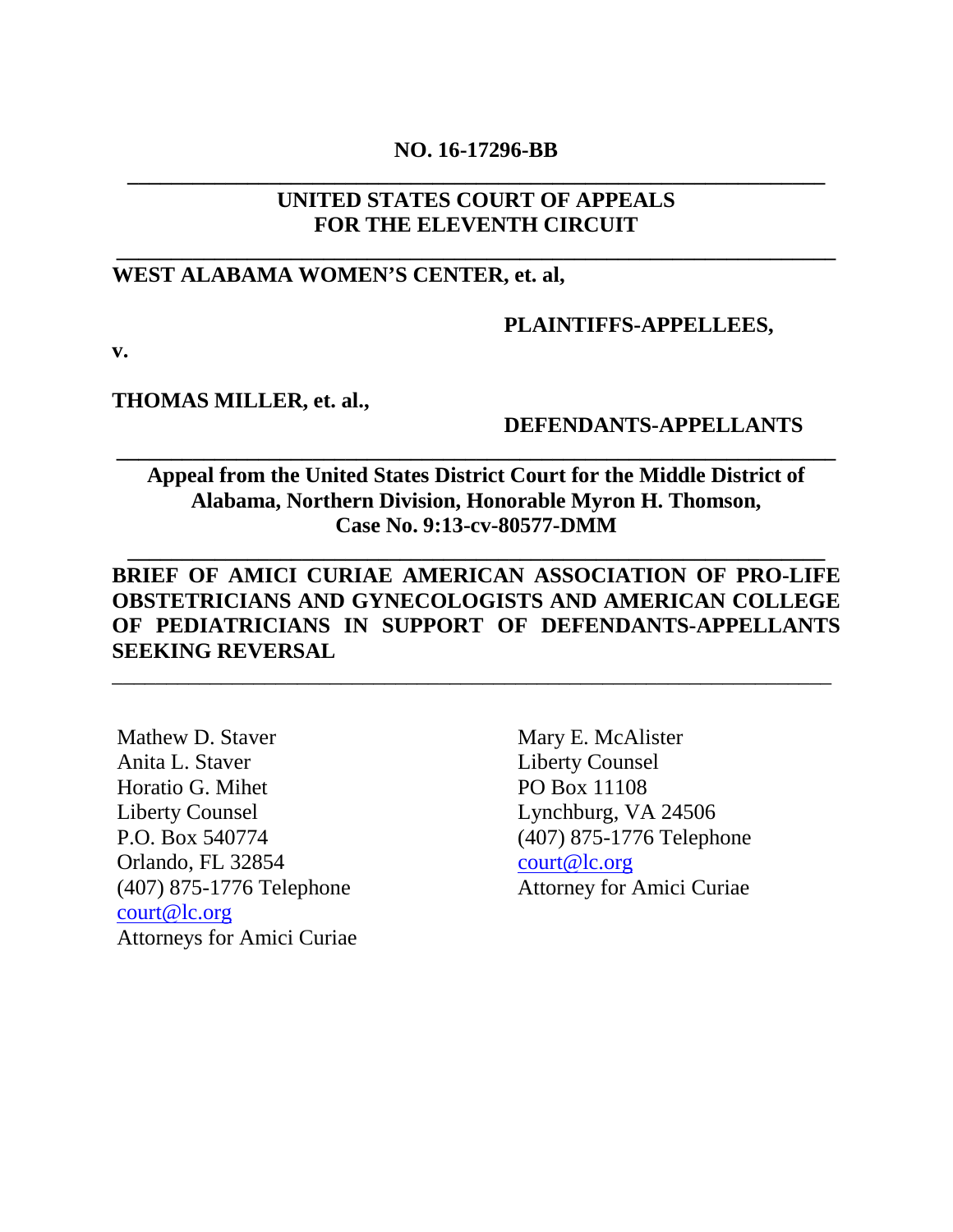## **CERTIFICATE OF INTERESTED PERSONS AND CORPORATE DISCLOSURE STATEMENT**

Pursuant to Federal Rule of Appellate Procedure 26.1 and Eleventh Circuit Rules 26.1-1 and 27-1(a)(9), Amici Curiae American Association of Pro-Life Obstetricians and Gynecologists ("AAPLOG") and American College of Pediatricians ("ACPEDS") certify that the following individuals/entities have an interest in this litigation. To the best of Amici's knowledge, none of the following individuals/entities are a corporation that issues shares to the public:

Alabama Women's Center, Plaintiff

American Association of Pro-Life Obstetricians and Gynecologists, Amicus

American Civil Liberties Union, counsel for Plaintiffs

American Civil Liberties Union Foundation, Counsel for Plaintiffs

ACLU of Alabama Inc., counsel for Plaintiffs

American Civil Liberties Union Foundation of Alabama, counsel for Plaintiffs

American College of Pediatricians, Amicus Curiae

Beck, Andrew David, counsel for Plaintiffs

Bolger, [Bethany Lynn, counsel for Plaintiffs](http://www.westlaw.com/Link/Document/FullText?findType=h&pubNum=176284&cite=0360650001&originatingDoc=I50121d509f8511e6bdb7b23a3c66d5b3&refType=RQ&originationContext=document&vr=3.0&rs=cblt1.0&transitionType=DocumentItem&contextData=(sc.Search))

[Brasher,](http://www.westlaw.com/Link/Document/FullText?findType=h&pubNum=176284&cite=0390712201&originatingDoc=I50121d509f8511e6bdb7b23a3c66d5b3&refType=RQ&originationContext=document&vr=3.0&rs=cblt1.0&transitionType=DocumentItem&contextData=(sc.Search)) Andrew L., counsel for Defendants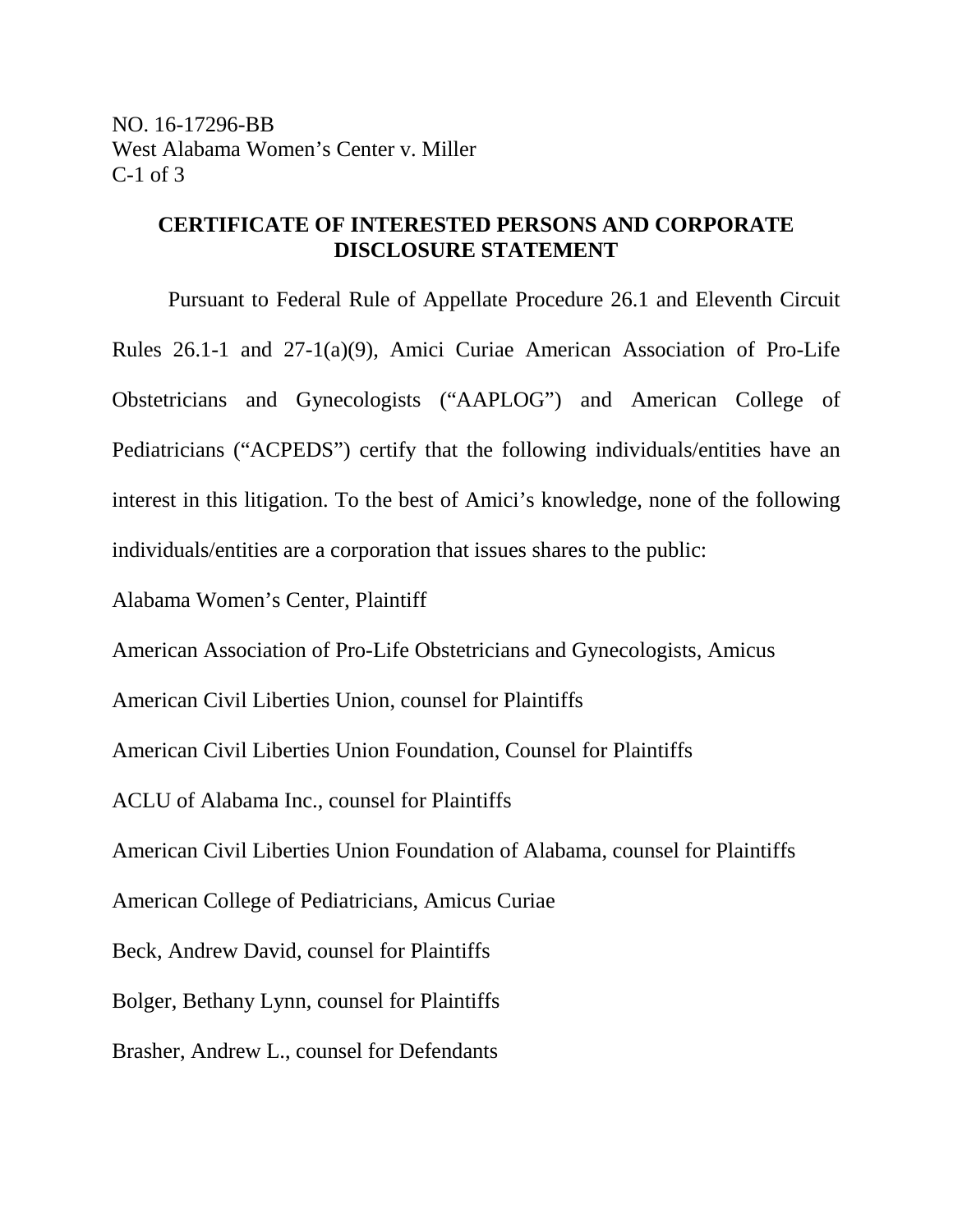NO. 16-17296-BB West Alabama Women's Center v. Miller C-2 of 3

Broussard, Robert L., Defendant

Davis, [James William,](http://www.westlaw.com/Link/Document/FullText?findType=h&pubNum=176284&cite=0243888701&originatingDoc=I50121d509f8511e6bdb7b23a3c66d5b3&refType=RQ&originationContext=document&vr=3.0&rs=cblt1.0&transitionType=DocumentItem&contextData=(sc.Search)) counsel for Defendants

Falgout, H. Joseph, Defendant

Gray, Gloria, counsel for Defendants

Gerard, Carol Robin, counsel for Defendants

Hale, Phillip Brian, counsel for Defendants

Head, Lyn, Defendant

Johnson, Dalton, counsel for Defendants

Kolbi-Molinas, Alexa, counsel for Plaintiffs

Lee, Jennifer, counsel for Plaintiffs

Liberty Counsel, Inc., counsel for Amici Curiae

Mangan, Mary, counsel for Defendants

Marshall, Randall C., counsel for Plaintiffs

McAlister, Mary E., counsel for Amici Curiae

Mihet, Horatio G., counsel for Amici Curiae

Miller, Thomas M., Defendant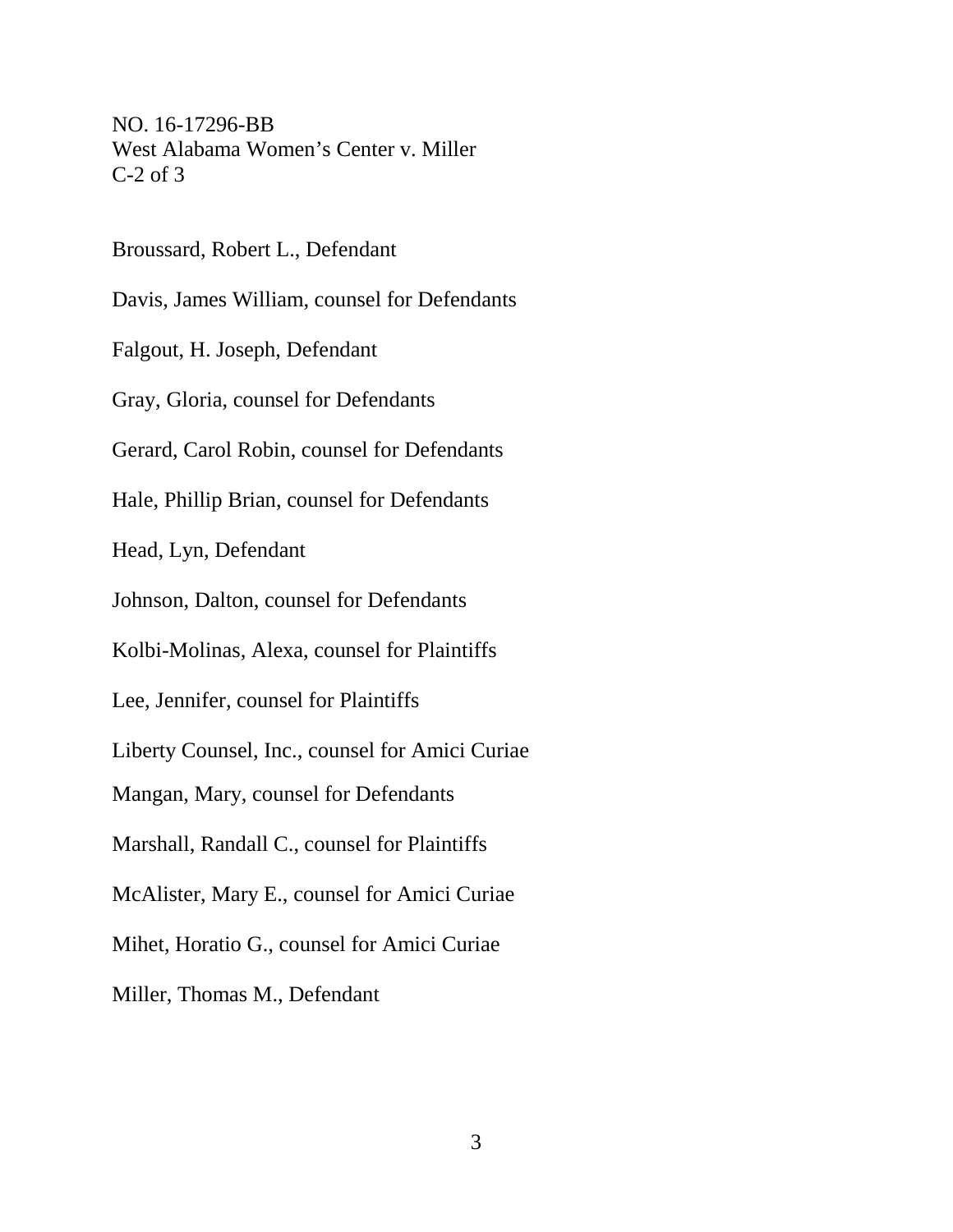NO. 16-17296-BB West Alabama Women's Center v. Miller C-3 of 3

Moorer, Terry F., Magistrate Judge

Parker, Jr., [William G.,](http://www.westlaw.com/Link/Document/FullText?findType=h&pubNum=176284&cite=0462273101&originatingDoc=I50121d509f8511e6bdb7b23a3c66d5b3&refType=RQ&originationContext=document&vr=3.0&rs=cblt1.0&transitionType=DocumentItem&contextData=(sc.Search)) Attorney for Defendants

Parker, Jr., William J., Plaintiff

Seale, James R., counsel for Defendants

Staver, Anita L., counsel for Amici Curiae

Staver, Mathew D., counsel for Amici Curiae

Strange, Luther J., Defendant

Talley, Brett Joseph, counsel for Defendants

Thompson, Myron H., District Court Judge

Turner, Wayne Paulk, counsel for Defendants

West Alabama Women's Center, Plaintiff

West, James E., Defendant

White, Yashica Robinson, Plaintiff

Williamson, Donald E., Defendant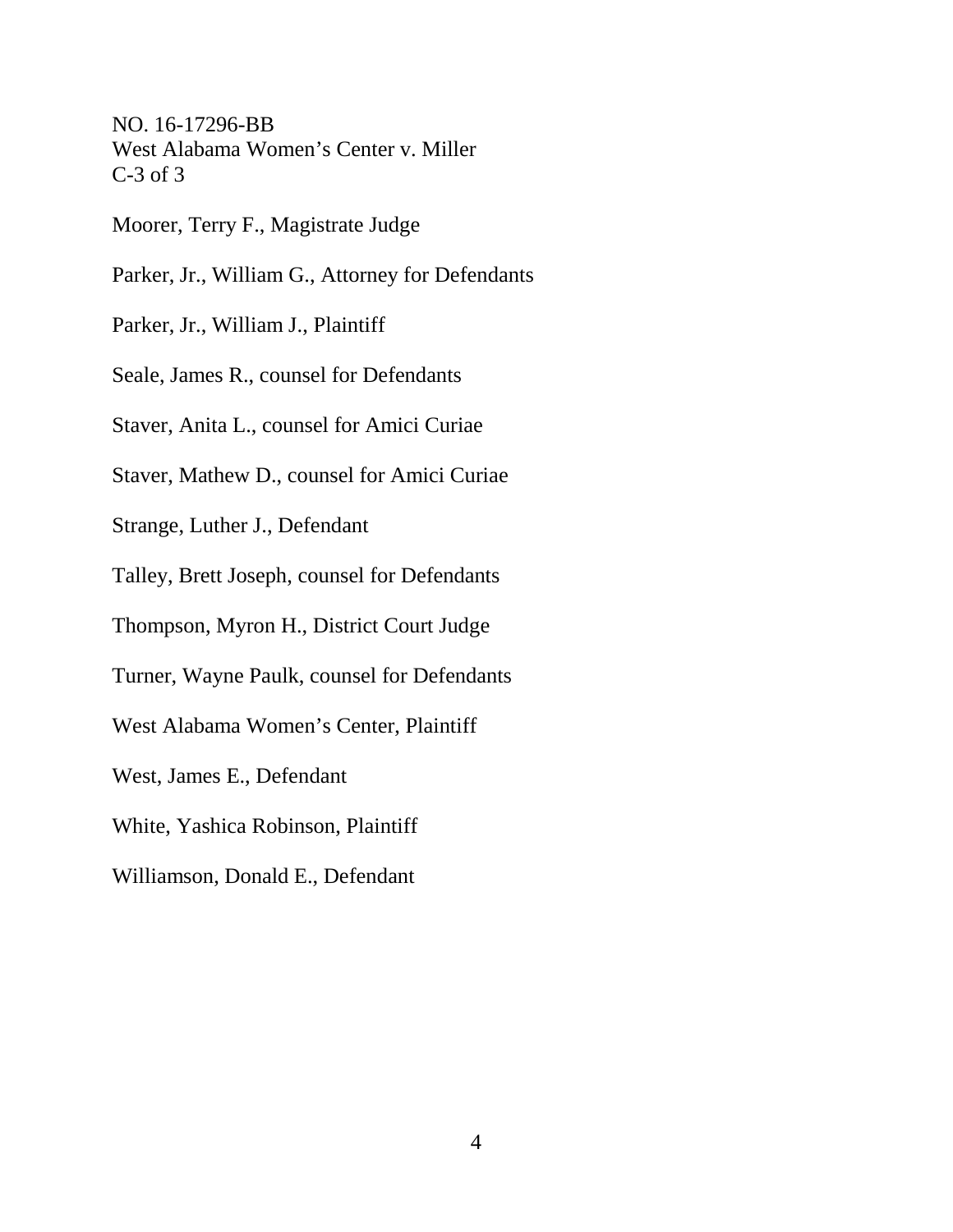# **TABLE OF CONTENTS**

| PROHIBITING THE DISMEMBERMENT OF UNBORN<br>I.<br>CHILDREN WHO CAN FEEL PAIN FURTHERS ALABAMA'S<br>COMPELLING STATE INTERESTS IN RESPECTING LIFE AND<br>PREVENTING CRUEL AND UNUSUAL PUNISHMENT. 3<br>The Act Furthers the State's Asserted Compelling Interest in<br>A.<br>Protecting the Lives of Unborn Children Who Can Feel Pain3 |
|---------------------------------------------------------------------------------------------------------------------------------------------------------------------------------------------------------------------------------------------------------------------------------------------------------------------------------------|
| B <sub>1</sub><br>The Law Fosters an Understanding of the Unborn Child as a<br>Living Human Being Who Should Not Be Subjected to Cruel                                                                                                                                                                                                |
| $\Pi$ .<br>THE LAW PROTECTS THE HEALTH AND WELFARE OF<br>WHO FACE INCREASED RISKS FROM THE<br><b>WOMEN</b>                                                                                                                                                                                                                            |
| THE ALABAMA LAW FURTHERS THE HEALTH AND<br>Ш.<br><b>WELL</b><br>BEING OF PROVIDERS, ADVANCING THE<br>STATE'S<br>INTEREST IN PROTECTING THE INTEGRITY AND ETHICS OF                                                                                                                                                                    |
|                                                                                                                                                                                                                                                                                                                                       |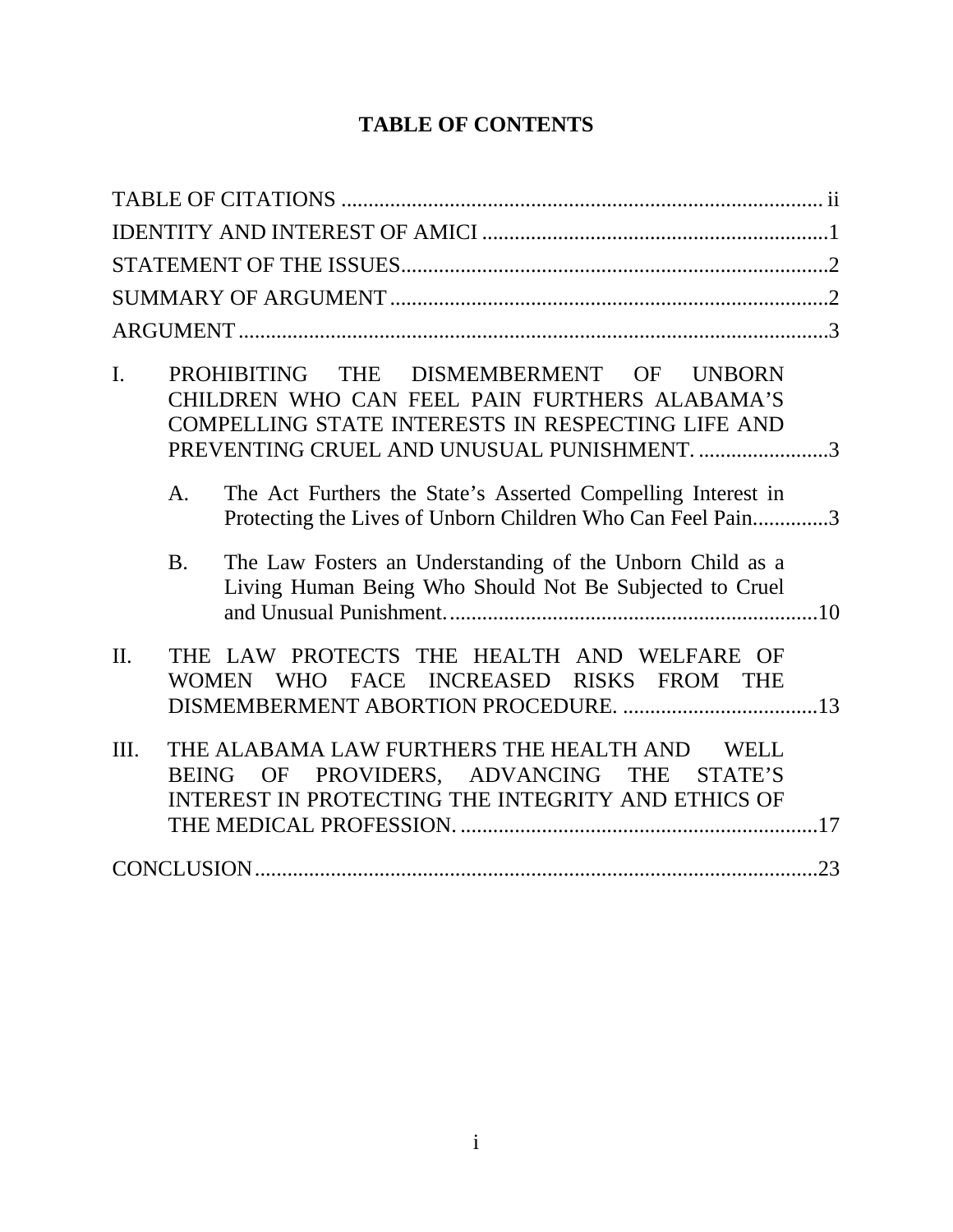# **TABLE OF CITATIONS**

| <b>Cases</b>                                                                                                                                                                                                          |
|-----------------------------------------------------------------------------------------------------------------------------------------------------------------------------------------------------------------------|
|                                                                                                                                                                                                                       |
|                                                                                                                                                                                                                       |
|                                                                                                                                                                                                                       |
|                                                                                                                                                                                                                       |
| Planned Parenthood of SE Pennsylvania v. Casey, 505 U.S. 833 (1992) 13-14                                                                                                                                             |
|                                                                                                                                                                                                                       |
|                                                                                                                                                                                                                       |
| West Alabama Women's Center v. Miller, 2016 WL 6395904 (M.D. Ala.                                                                                                                                                     |
| <b>Statutes</b>                                                                                                                                                                                                       |
|                                                                                                                                                                                                                       |
|                                                                                                                                                                                                                       |
| <b>Other Authorities</b>                                                                                                                                                                                              |
| Annie Murphy Paul, ORIGINS: HOW THE NINE MONTHS BEFORE BIRTH SHAPE                                                                                                                                                    |
| Brief of the American College of Obstetricians and Gynecologists as<br>Amicus Curiae Supporting Respondents, Gonzales v. Carhart, 550 U.S.                                                                            |
| George Flesh, Perspective On Human Life: Why I No Longer Do Abortions:<br>Tearing A Second Trimester Fetus Apart Simply At A Mother's Request Is<br>Depravity That Should Not Be Permitted, LOS ANGELES TIMES,<br>.22 |
| J. Diedrich, E. Drey, Society of Family Planning, Induction of fetal demise                                                                                                                                           |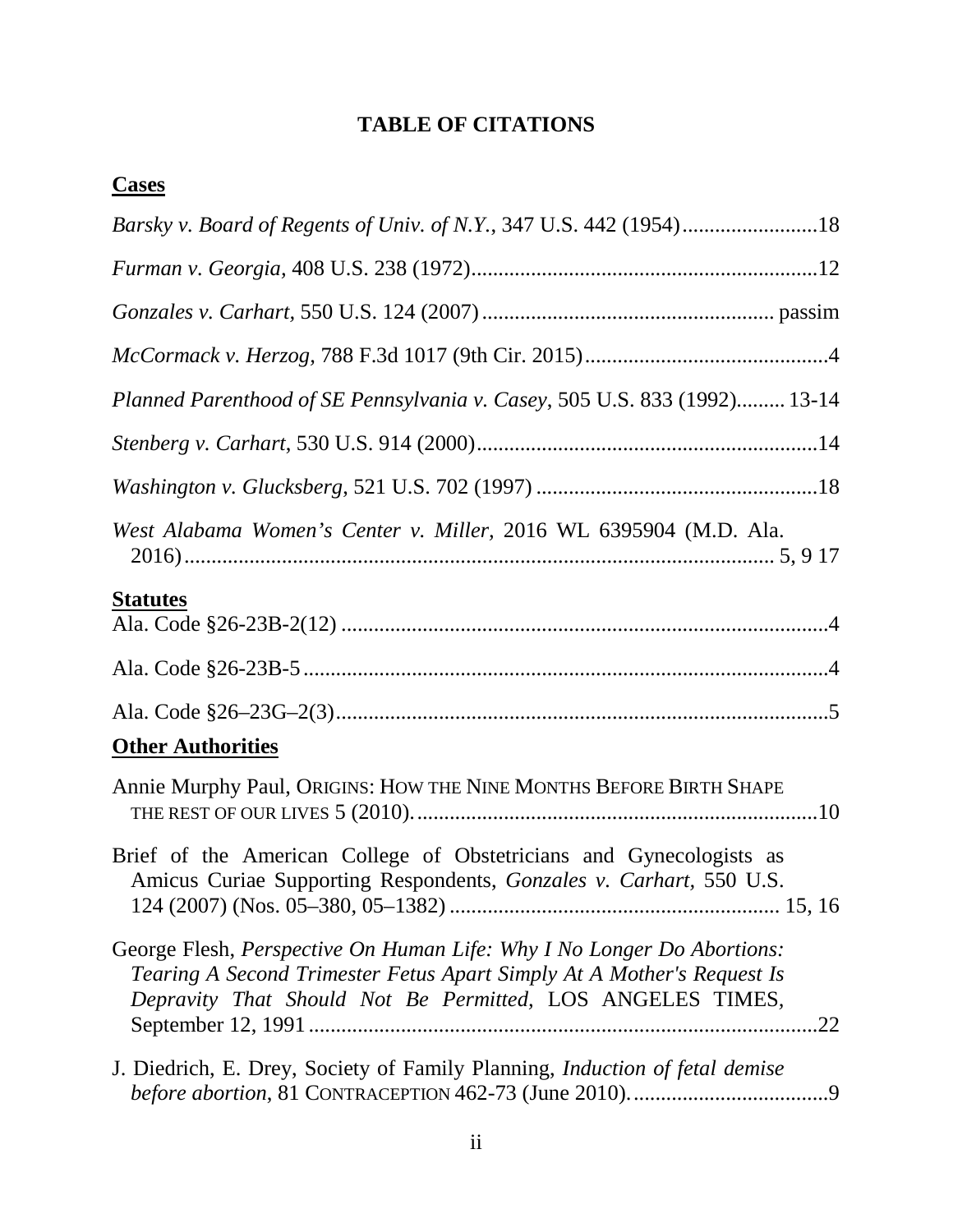| L. Giuntini & G. Amato, Analgesic Procedures in Newborns, NEONATAL                                                                                                                                                  |
|---------------------------------------------------------------------------------------------------------------------------------------------------------------------------------------------------------------------|
| Linda Bartlett, et. al., Risk Factors for Legal Induced Abortion–Related<br>Mortality in the United States, 103 OBSTETRICS & GYNECOLOGY 729, 733                                                                    |
| Lisa H Harris, Second Trimester Abortion Provision: Breaking the Silence<br>and Changing the Discourse, 16 REPRODUCTIVE HEALTH MATTERS 74                                                                           |
| Nancy B. Kaltreider, M.D., Sadja Goldsmith, M.D., M.P.H., Alan J.<br>Margolis, M.D., The impact of midtrimester abortion techniques on<br>patients and staff, 135 AMERICAN JOURNAL OF OBSTETRICS AND                |
| National Right to Life Committee, Pain-Capable Unborn Child Protection                                                                                                                                              |
| R.A. Jackson, et al, Digoxin to facilitate late second-trimester abortion: a<br>randomized, masked, placebo-controlled trial, 97 OBSTETRICS AND                                                                     |
| Susan Wicklund, THIS COMMON SECRET: MY JOURNEY AS AN ABORTION                                                                                                                                                       |
| Testimony of Colleen A. Malloy, M.D. before the Subcommittee on the<br>Constitution, Committee on the Judiciary, U.S. House of Representatives6, 8                                                                  |
| Testimony of Maureen L. Condic, Ph.D. before the Subcommittee on the<br>Constitution and Civil Justice, Committee on the Judiciary, U.S. House                                                                      |
| Testimony of Sheila Page, D.O. in Support of Texas S.B. 415 before the<br>Texas Senate Health and Human Services Committee, The Neuroanatomy<br>and Physiology of Pain Perception in the Developing Human, February |
| Warren M. Hern, M.D., M.P.H. & Billie Corrigan, R.N., M.S., What about<br>us? Staff reactions to D & E, 15 ADVANCES IN PLANNED PARENTHOOD, 3                                                                        |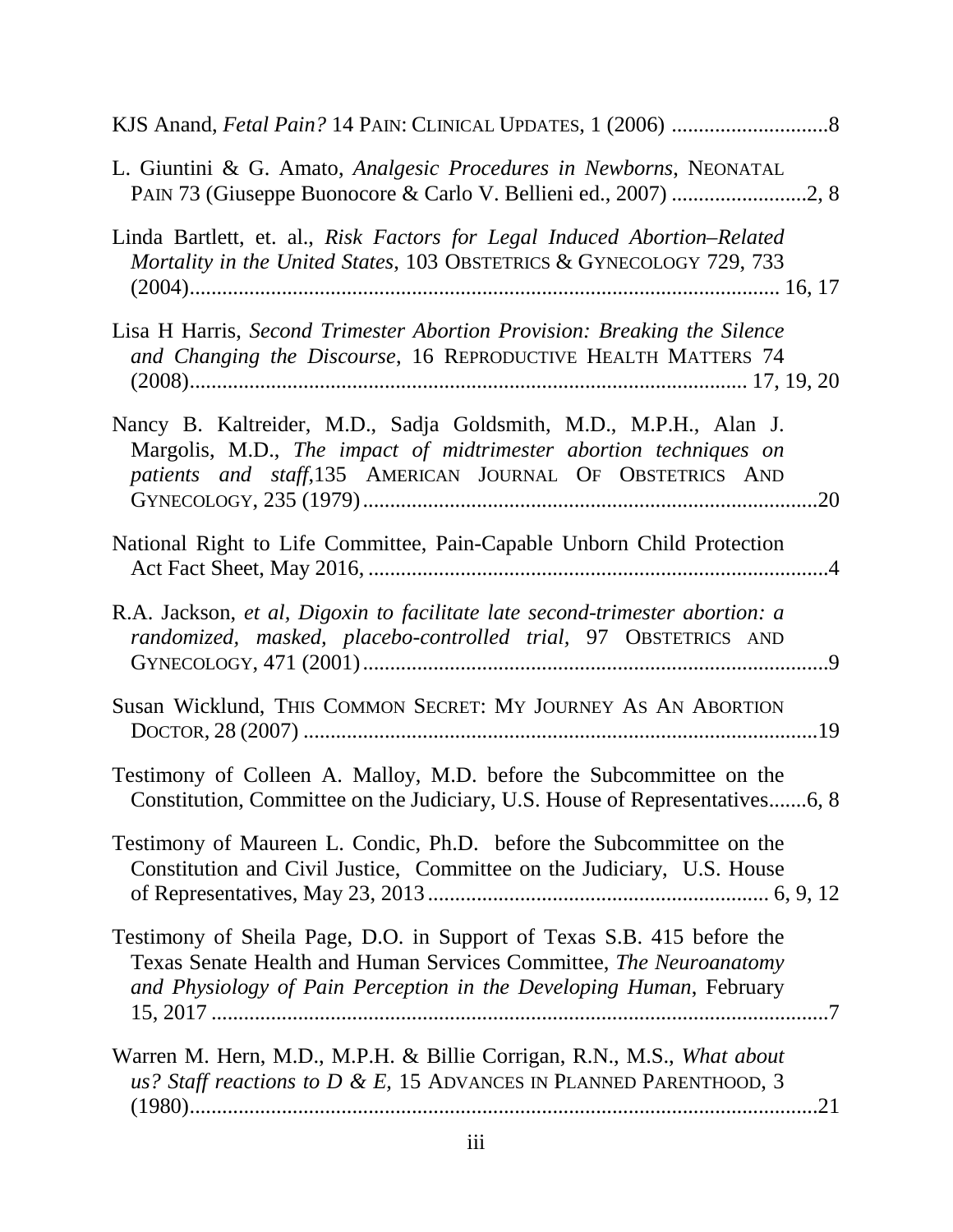|             | William D. Winkelman et al., Secondary Infertility and Retained Fetal Bone |              |    |
|-------------|----------------------------------------------------------------------------|--------------|----|
|             | Fragments, 122 OBSTETRICS & GYNECOLOGY, 458 (2013)14                       |              |    |
| $X_{\cdot}$ | Giannakoulopoulos,                                                         | W. Sepulveda | et |
|             | al., Fetal plasma cortisol and beta-endorphin response to intrauterine     |              |    |
|             |                                                                            |              |    |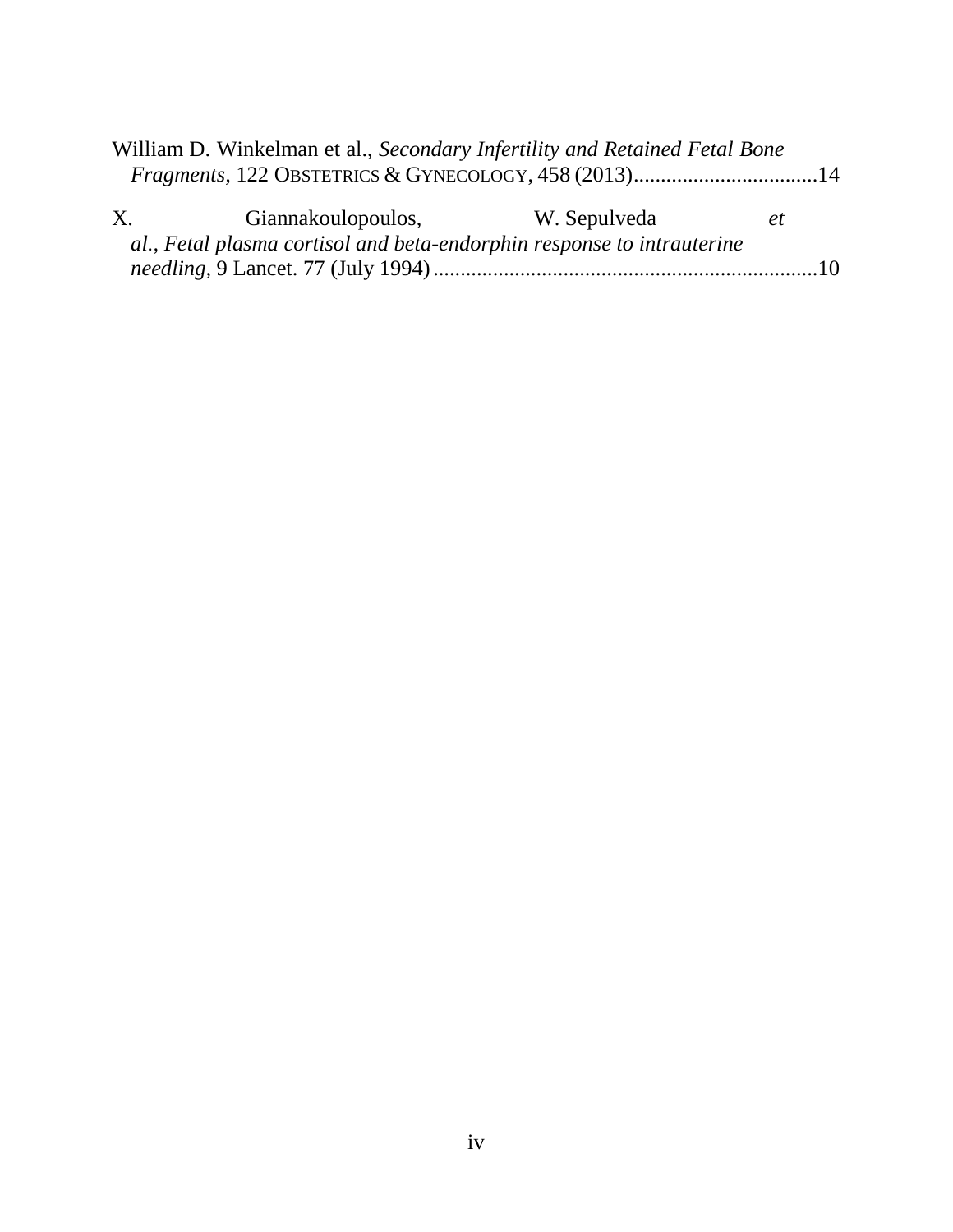#### **IDENTITY AND INTEREST OF AMICI**

Amicus Curiae American Association of Pro-Life Obstetricians & Gynecologists ("AAPLOG") is an organization whose purpose is to affirm the unique value and dignity of individual human life in all stages of growth and development. AAPLOG members have reviewed and continue to review data from around the world regarding abortion-associated complications to provide a realistic appreciation of abortion-related health risks. AAPLOG respectfully submits some of that research to this Court to provide it with critical information pointing to the necessity for Alabama's statute prohibiting dismemberment abortions.

Amicus Curiae American College of Pediatricians ("ACPeds") is a national organization of pediatricians and other healthcare professionals dedicated to the health and well-being of children. The College believes that Alabama's law banning D&E abortions unless the unborn child is killed before the procedure is necessary to protecting the health and well-being of young women and respectfully seeks to provide the Court with information that is critical to the Court's analysis.

This Brief is submitted pursuant to Rule 29(a) of the Federal Rules of Appellate Procedure with the consent of all parties. Counsel for a party did not author this Brief in whole or in part, and no such counsel or party made a monetary contribution to fund the preparation or submission of this Brief. No person or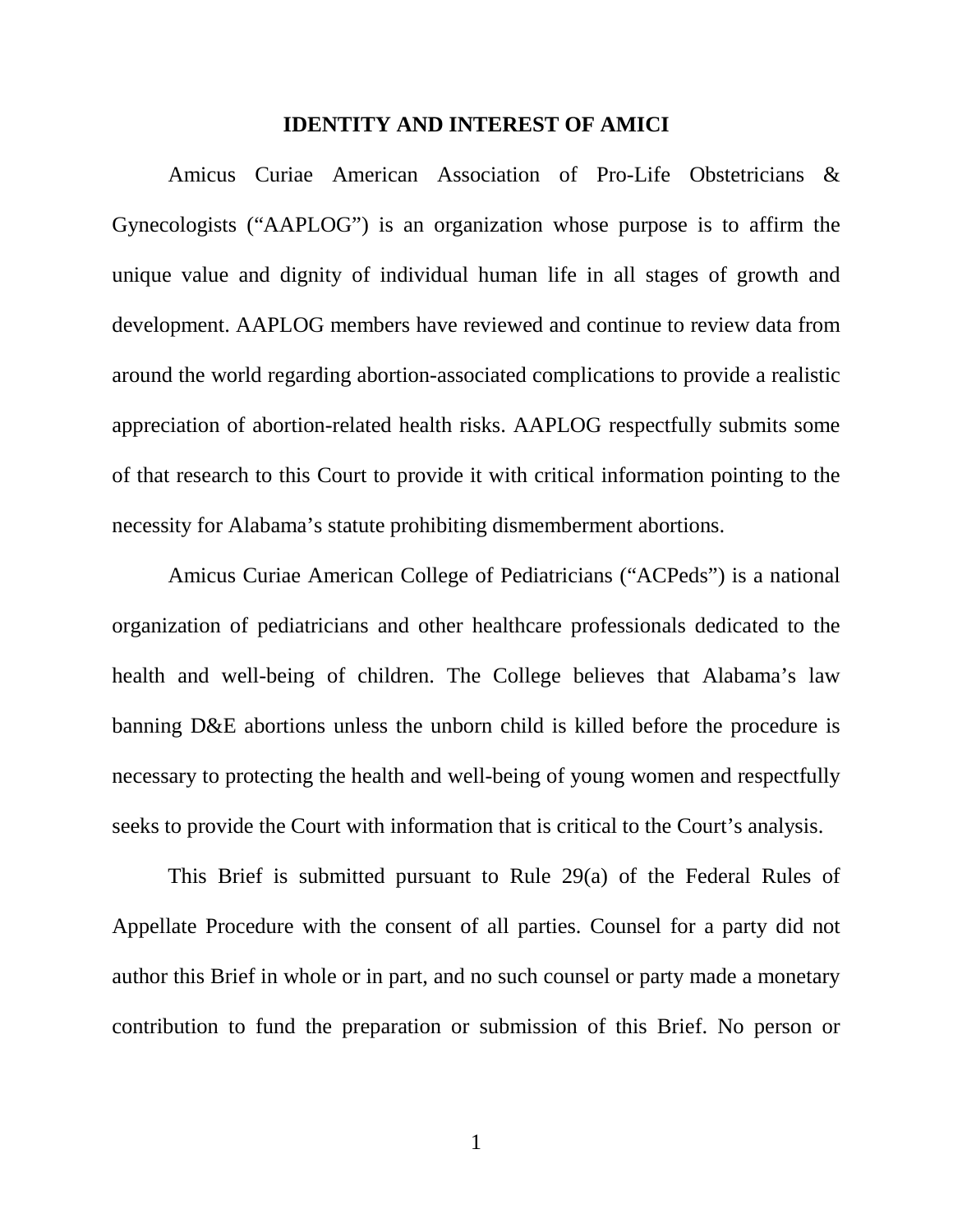entity, other than Amici Curiae or their counsel made a monetary contribution to the preparation and submission of this Brief.

### **STATEMENT OF THE ISSUES**

1. Does an Alabama law that prohibits physicians from dismembering a living unborn child and removing him piecemeal from his mother's womb violate the mother's constitutional right to choose abortion?

### **SUMMARY OF ARGUMENT**

Standards of care in the medical profession<sup>[1](#page-9-0)</sup>, as well as compassion and common human decency, require that unborn children who are undergoing lifesaving intrauterine surgery be given anesthetics and analgesics to reduce pain from the procedures. In keeping with such standards and its compelling interest in respecting human life, the Alabama Legislature has required that living unborn children cannot be killed by being torn limb from limb in dismemberment abortion procedures. However, those, like Plaintiffs, who profit from dismemberment abortions performed on living fetuses, are challenging the Alabama Unborn Child Protection from Dismemberment Abortion Act ("Act") as an unconstitutional infringement on the mothers' right to abort their children. At issue is not whether or not a woman will be able to have her fetus killed in an abortion. The ban will

<span id="page-9-0"></span> <sup>1</sup> L. Giuntini & G. Amato, *Analgesic Procedures in Newborns*, NEONATAL PAIN 73 (Giuseppe Buonocore & Carlo V. Bellieni ed., 2007).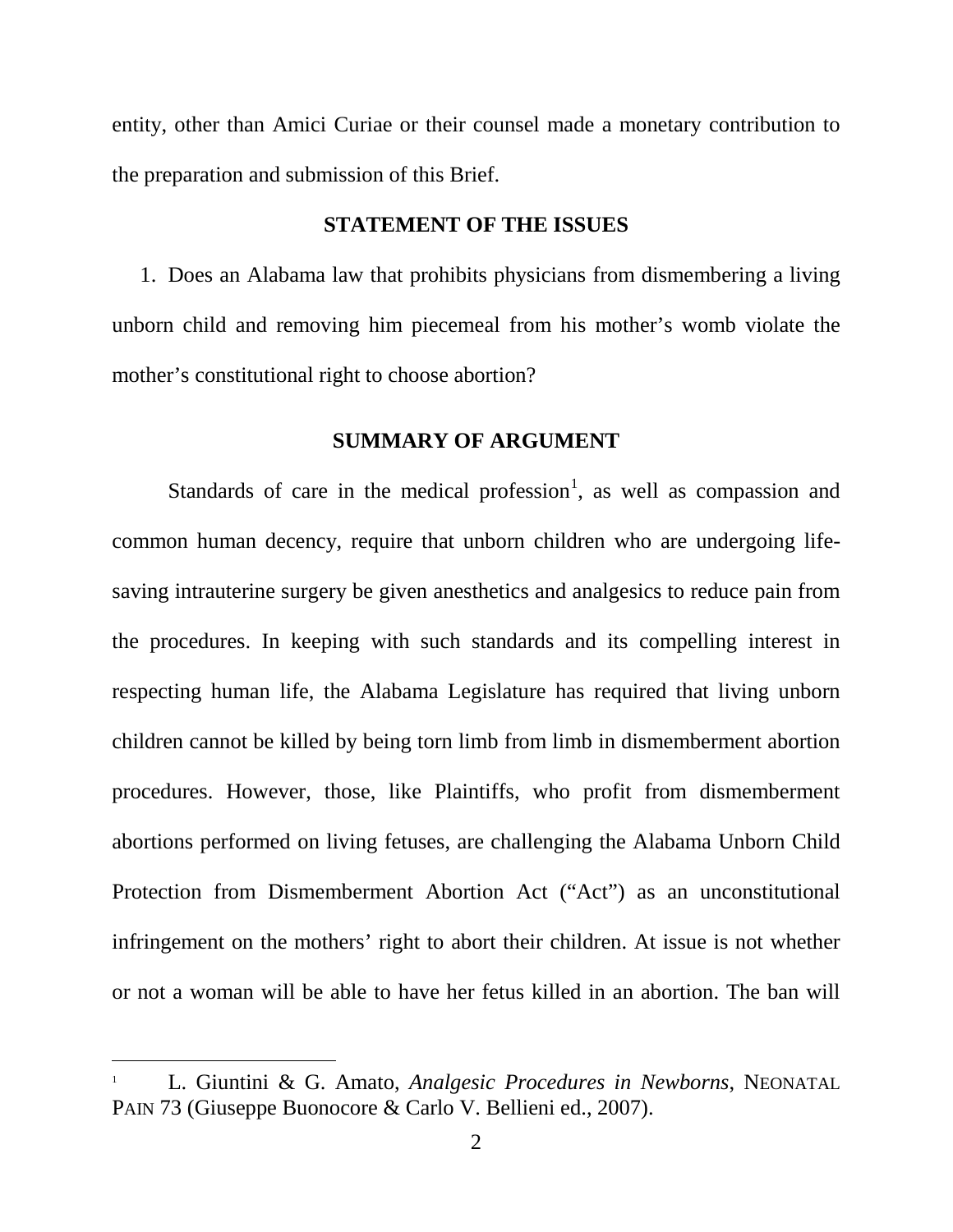not prohibit D&E abortions. Thus there is no undue burden posed by this ban. The ban prohibits D&E abortions performed on *living* fetuses.

In fact, however, the Act protects the health and safety of the mothers as well as furthering the states' compelling interests in respecting the life of the unborn child, preventing cruel and unusual punishment and protecting the ethics and integrity of the medical profession. The Act also complements the state's protection of unborn children who can feel pain through enactment of the Pain-Capable Unborn Child Protection Act. Rather than being an unconstitutional infringement on a purported right to abortion, the Act is an expression of the state's commitment to protecting its most vulnerable and powerless citizens from what even abortion proponents call an excruciating and brutal procedure. *Gonzales v. Carhart,* 550 U.S. 124, 182 (2007) (Ginsburg, J., dissenting).

#### **ARGUMENT**

# **I. PROHIBITING THE DISMEMBERMENT OF UNBORN CHILDREN WHO CAN FEEL PAIN FURTHERS ALABAMA'S COMPELLING STATE INTERESTS IN RESPECTING LIFE AND PREVENTING CRUEL AND UNUSUAL PUNISHMENT.**

**A. The Act Furthers the State's Asserted Compelling Interest in Protecting the Lives of Unborn Children Who Can Feel Pain.** 

As one of 14 states that have enacted a Pain-Capable Unborn Child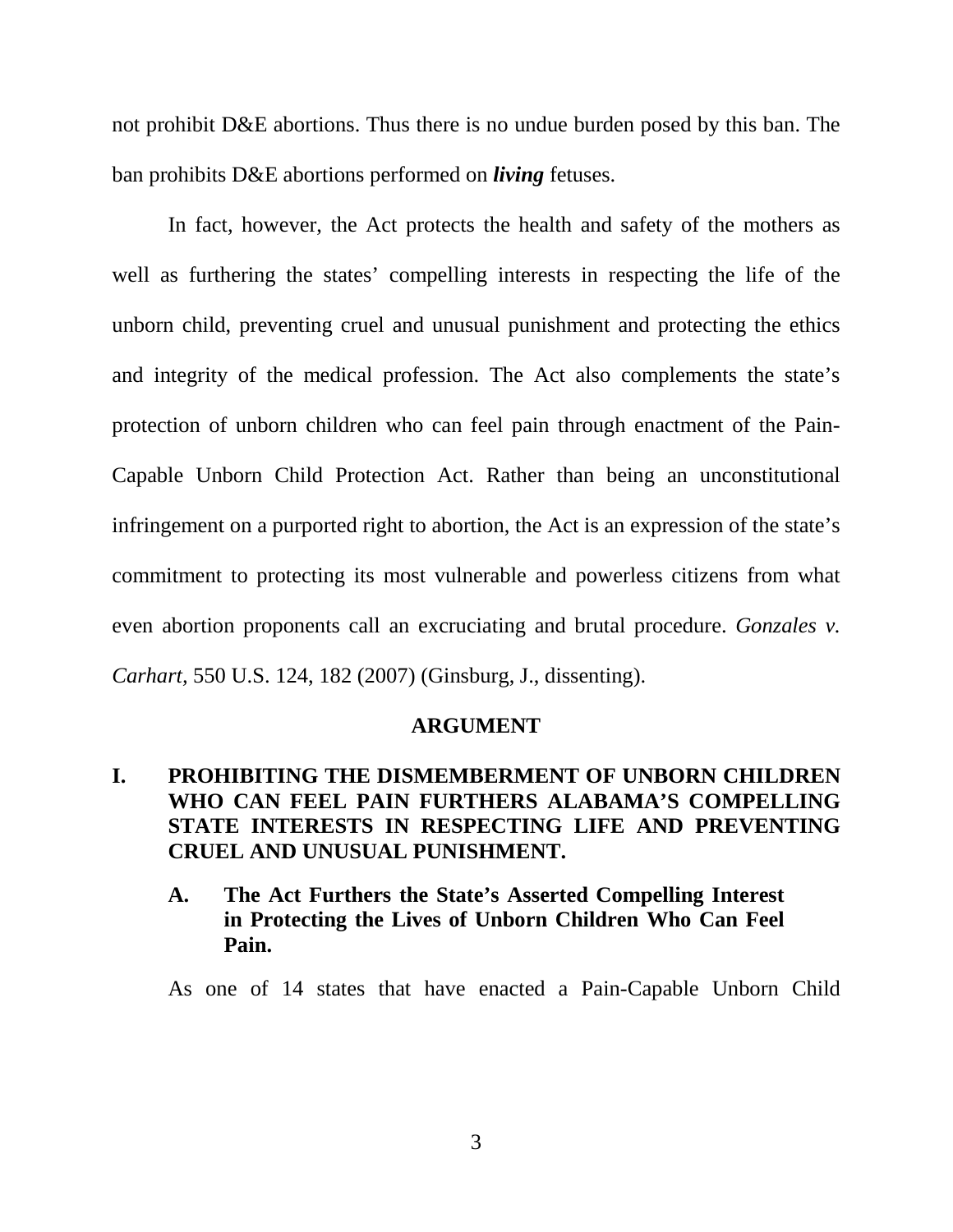Protection Act,<sup>[2](#page-11-0)</sup> Alabama has asserted its "compelling state interest in protecting the lives of unborn children from the stage at which substantial medical evidence indicates that they are capable of feeling pain." Ala. Code § 26-23B-2(12). Citing "substantial medical evidence that an unborn child is capable of experiencing pain by 20 weeks after fertilization," the Alabama legislature prohibited abortions on unborn children when:

[T]he probable postfertilization age of the unborn child of the woman is 20 or more weeks unless, in reasonable medical judgment, the woman has a condition which so complicates her medical condition as to necessitate the abortion of her pregnancy to avert her death or to avert serious risk of substantial and irreversible physical impairment of a major bodily function, not including psychological or emotional conditions. No such condition shall be deemed to exist if it is based on a claim or diagnosis that the woman will engage in conduct which she intends to result in her death or in substantial and irreversible physical impairment of a major bodily function.

Ala. Code §26-23B-5.

The Legislature has again acted in furtherance of that compelling state interest by enacting the Alabama Unborn Child Protection from Dismemberment Abortion Act, which imposes a criminal penalty on physicians who purposely perform 'dismemberment abortions,' defined as "dismember[ing] a living unborn

<span id="page-11-0"></span> <sup>2</sup> Alabama, Arkansas, Georgia, Kansas, Louisiana, Nebraska, North Dakota, Oklahoma, South Carolina, South Dakota, Texas, West Virginia and Wisconsin have laws currently in effect. Idaho's law has been determined to be unconstitutional by the Ninth Circuit Court of Appeals. *McCormack v. Herzog,* 788 F.3d 1017 (9th Cir. 2015). National Right to Life Committee, Pain-Capable Unborn Child Protection Act Fact Sheet, May 2016, http://www.nrlc.org/uploads/stateleg/PCUCPAfactsheet.pdf.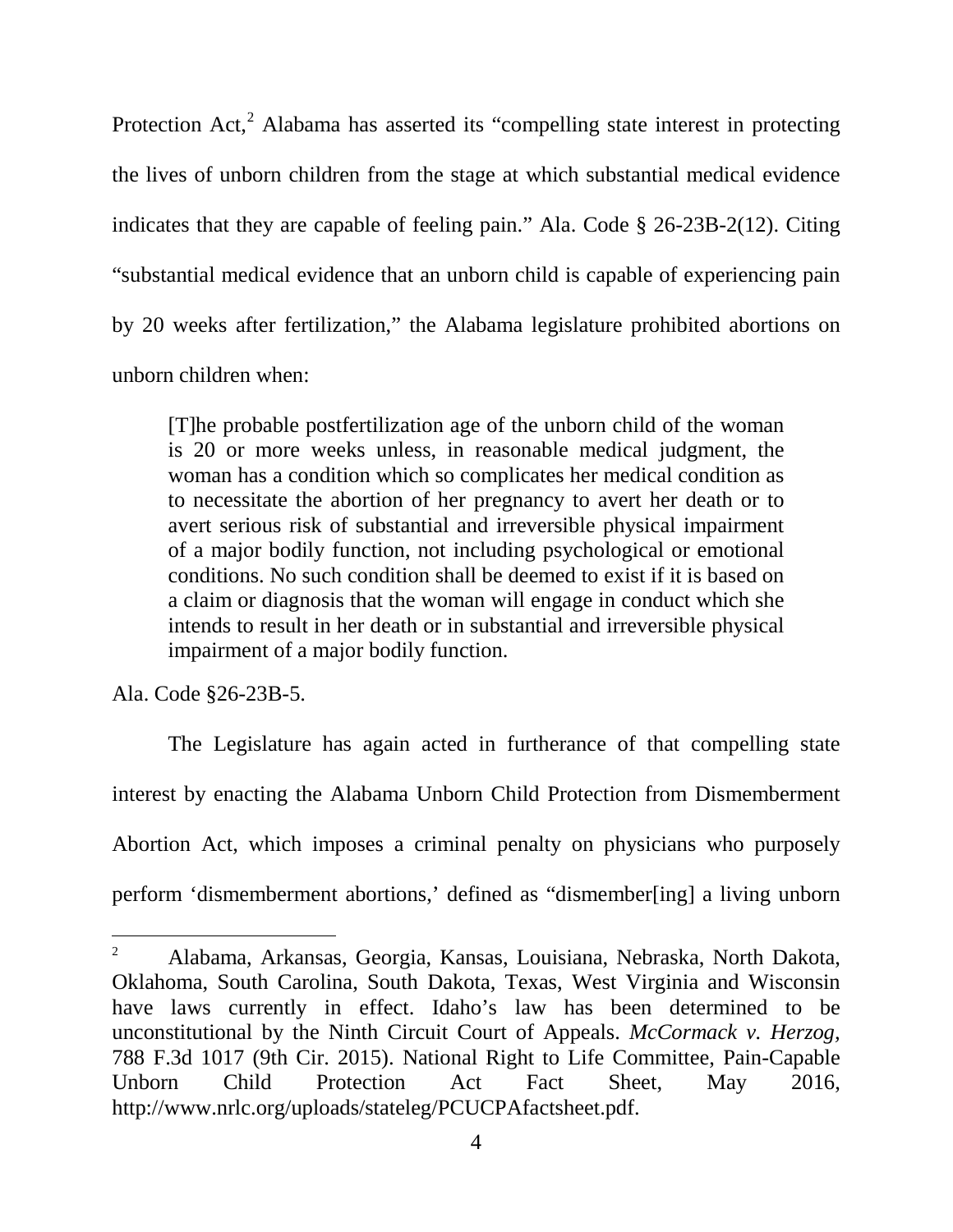child and extract[ing] him or her one piece at a time from the uterus through use of clamps, grasping forceps, tongs, scissors, or similar instruments." Ala. Code § 26– 23G–2(3). The district court noted that "[w]hile not mentioned explicitly in the language of the law, the parties agree that it would ban the standard D&E [dilatation and evacuation] method, if used without first inducing fetal demise." *West Alabama Women's Center v. Miller,* 2016 WL 6395904 at \*15 (M.D. Ala. 2016).

Medical research has shown that unborn children feel pain even before the 20-week threshold described in Ala. Code § 26-23B-5, demonstrating a compelling interest in enacting even greater protections for the youngest and most vulnerable of Alabama's citizens by banning dismemberment abortions in Ala. Code §26- 23B-5. Defendants have asserted that the law was enacted to further the state's compelling interests in "advancing respect for human life; promoting integrity and ethics of the medical profession; and promoting respect for life, compassion, and humanity in society at large." *WAWC v. Miller,* 2016 WL 6395904 at \*16.

Researchers have determined that unborn children can experience pain in some capacity from as early as eight weeks of development. Neonatal specialist Dr. Colleen Malloy testified before Congress that:

There is ample biologic, physiologic, hormonal, and behavioral evidence for fetal and neonatal pain. As early as 8 weeks postfertilization, face skin receptors appear. At 14 weeks, sensory fibers grow into the spinal cord and connect with the thalamus. At 13-16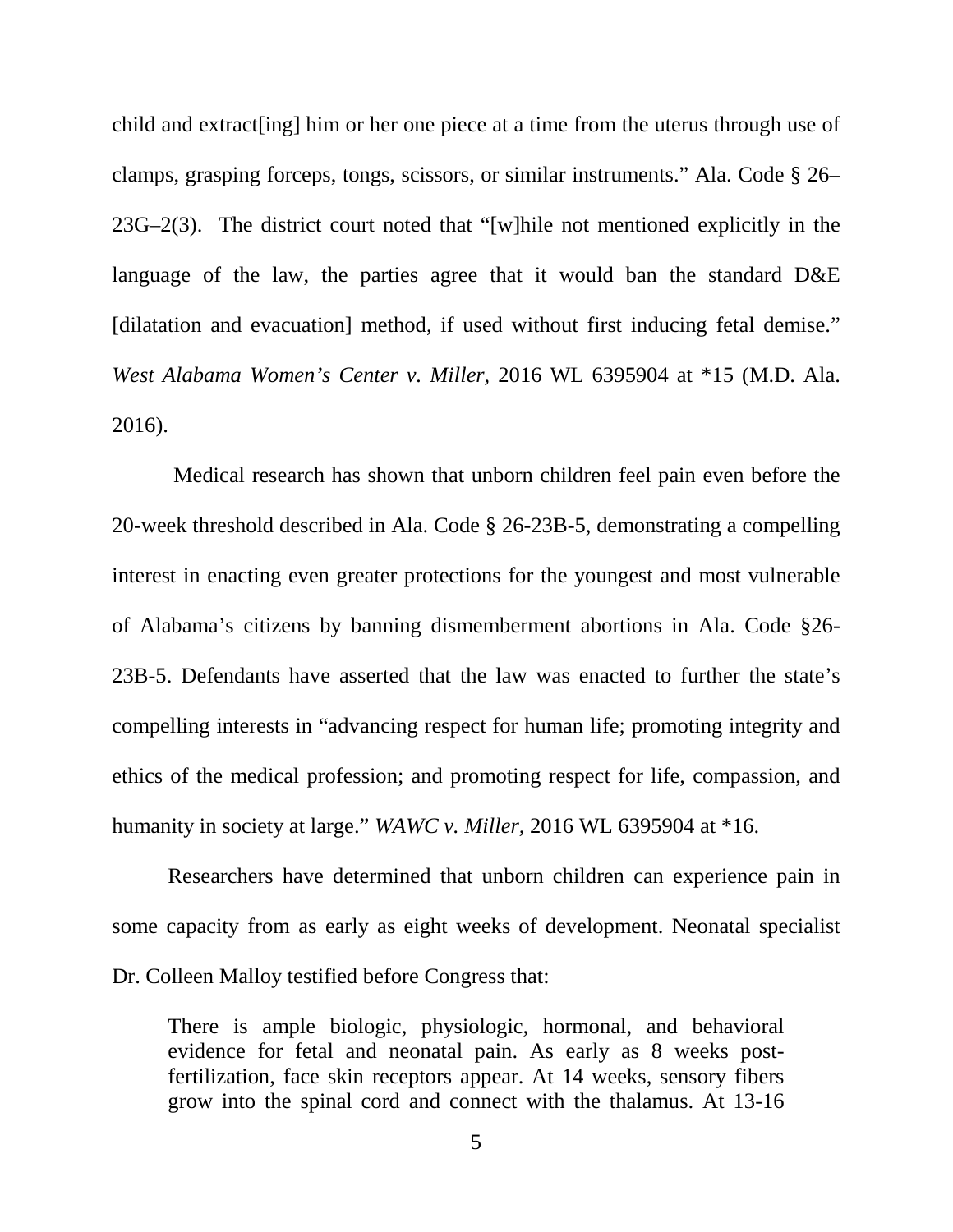weeks, monoamine fibers reach the cerebral cortex, so that by 17-20 weeks the thalamo-cortical relays penetrate the cortex.<sup>[3](#page-13-0)</sup>

Dr. Maureen Condic also testified that "it is entirely uncontested that a fetus experiences pain in some capacity, from as early as 8 weeks of development."[4](#page-13-1) She explained that to experience pain, a noxious stimulus must be detected and that "the neural structures necessary to detect noxious stimuli are in place by 8-10 weeks of human development."<sup>[5](#page-13-2)</sup> "The neural circuitry responsible for the most primitive response to pain, the spinal reflex, is in place by 8 weeks of development. This is the earliest point at which the fetus experiences pain in any capacity."[6](#page-13-3) "Connections between the spinal cord and the thalamus, the region of the brain that is largely responsible for pain perception in both the fetus and the adult, begin to form around 12 weeks and are completed by 18 weeks."[7](#page-13-4)

In her February 15, 2017 testimony before the Texas Senate Health and Human Services Committee, Dr. Sheila Page confirmed that unborn children's

<span id="page-13-0"></span><sup>&</sup>lt;sup>3</sup> Testimony of Colleen A. Malloy, M.D. before the Subcommittee on the Constitution, Committee on the Judiciary, U.S. House of Representatives, p. 2, May 17, 2012, https://judiciary.house.gov/wp-content/uploads/2016/02/Malloy-05172012.pdf. <sup>4</sup> Testimony of Maureen L. Condic, Ph.D. before the Subcommittee on the

<span id="page-13-1"></span>Constitution and Civil Justice, Committee on the Judiciary, U.S. House of Representatives, p. 8, May 23, 2013 https://judiciary.house.gov/\_files/hearings/113th/05232013/Condic%2005232013.p  $\frac{df}{5}$ 

<span id="page-13-3"></span><span id="page-13-2"></span><sup>&</sup>lt;sup>5</sup> *Id.* at 4.<br><sup>6</sup> *Id.* at 3.<br>*7 Id.* at 4.

<span id="page-13-4"></span>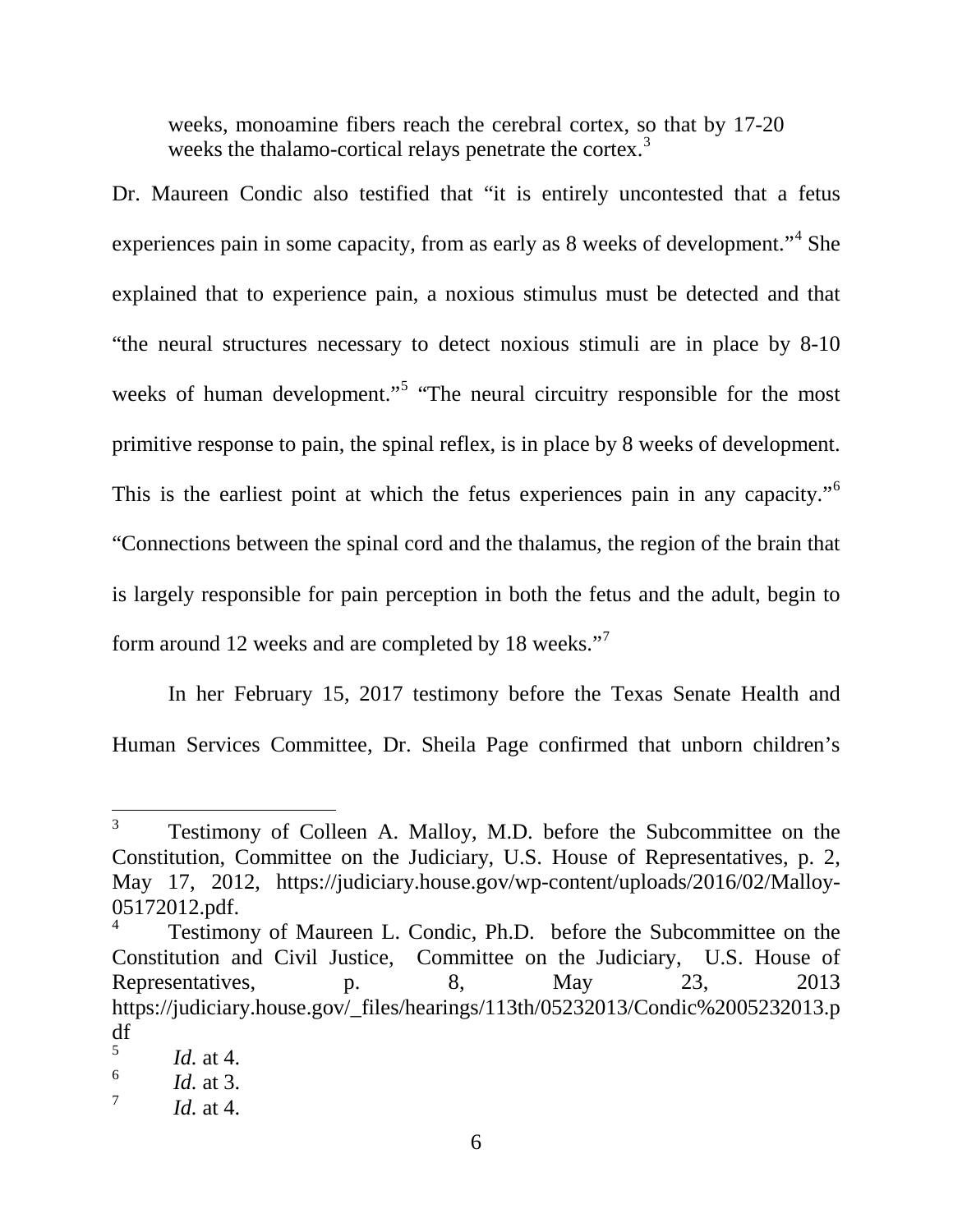nervous systems are developed to the point that they can feel pain early in a

pregnancy:

By studying the biokinetics of the human fetus, it becomes very clear that a tiny person with an elegantly developed nervous system is present by eight weeks. Over the next few weeks, these babies will be responding to sounds and pressures around them and developing very coordinated behaviors. All sensory receptors are denser in a baby than in an older child. They are very sensitive to their environment and they are able to feel pain….

The fundamental unit of pain, the peripheral nerves, spinal cord, and reticular activating system, is completed as a unit between seven and eight weeks. By 10 weeks, the motion of breathing begins and continues until birth, shaping and developing the respiratory system. The nervous system and the other organ systems are highly developed and functional.<sup>[8](#page-14-0)</sup>

She added, "We may be incapable of relating to the humanity of the little babies

developing in their mother's wombs, and incapable of comprehending the potential

they have for suffering, but denying the humanity of the pre-born child cripples our

understanding of ourselves and our own formation."[9](#page-14-1)

Dr. Malloy testified that pain transmitters in the spinal cord are abundant early on in development, but pain inhibitors are sparse until later, supporting the conclusion that premature infants have greater pain sensitivity than do full-term

<span id="page-14-1"></span><span id="page-14-0"></span> 8 Testimony of Sheila Page, D.O. in Support of Texas S.B. 415 before the Texas Senate Health and Human Services Committee, *The Neuroanatomy and Physiology of Pain Perception in the Developing Human*, February 15, 2017, https://lozierinstitute.org/written-testimony-of-sheila-page-d-o-in-support-oftexas-bill-to-prohibit-dismemberment-abortions/. <sup>9</sup> *Id.*

<sup>7</sup>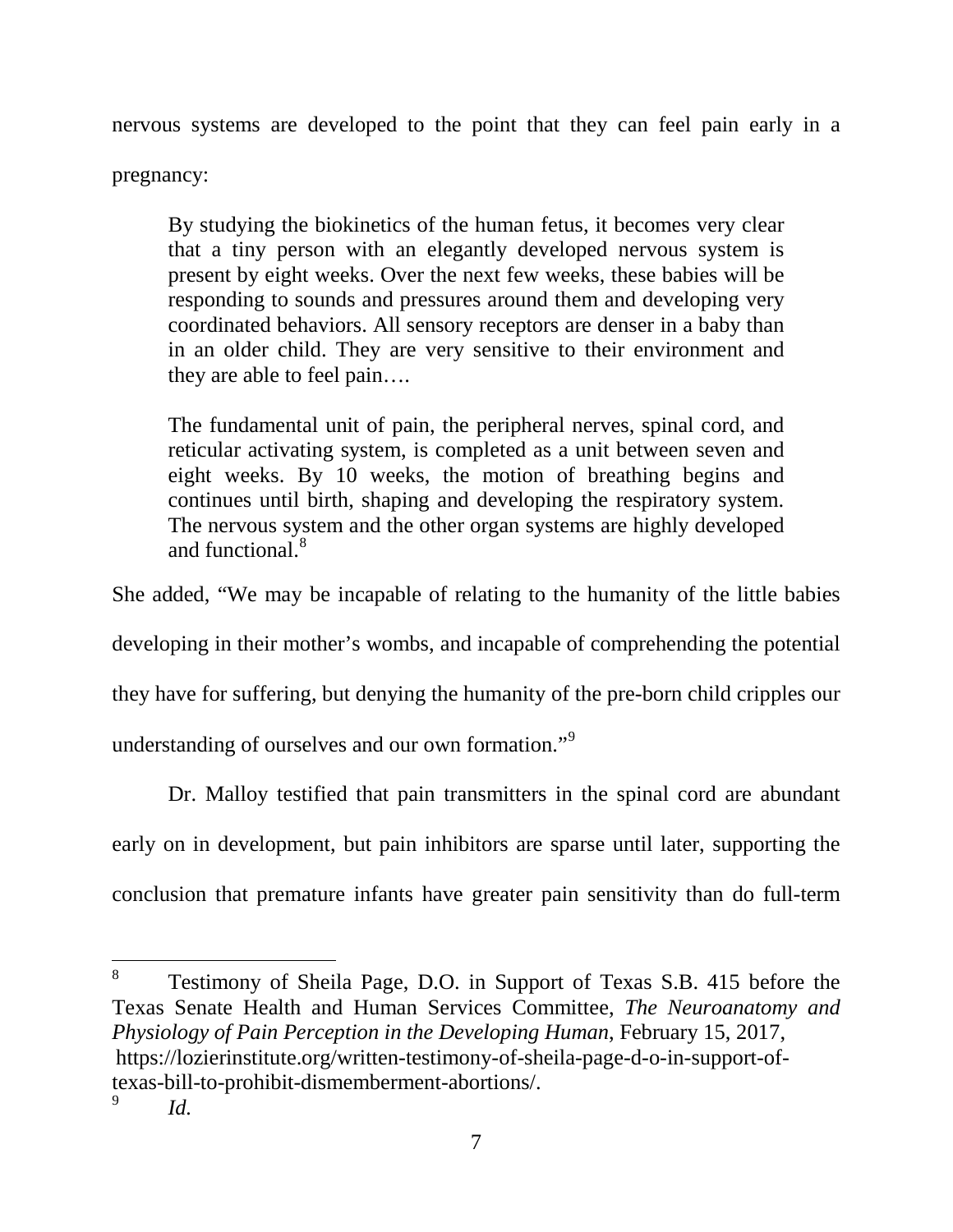infants.[10](#page-15-0) "Thus, the fetus and premature infant appear to be even more susceptible to the pain experience."<sup>[11](#page-15-1)</sup> Standards of care provide that fetal anesthesia be used for surgery or invasive diagnostic procedures in utero.<sup>[12](#page-15-2)</sup> In fact, premature babies require greater concentrations of medication to maintain effective anesthesia.<sup>[13](#page-15-3)</sup> If anesthesia is required for unborn children undergoing life-saving surgery in utero, then it is clear that fetuses can and do respond to painful stimuli in utero. There could be no more painful stimuli than killing someone by tearing them limb from limb in a dismemberment abortion.

According to fetal pain specialist Dr. Kanwaljeet Anand, "[o]ur current understanding of development provides the anatomical structures, the physiological mechanisms, and the functional evidence for pain perception developing in the second trimester, certainly not in the first trimester, but well before the third trimester of human gestation."<sup>[14](#page-15-4)</sup>

Scientific facts, the observations of medical professionals, "our own experience of pain, and our indirect experience of others' pain," support the conclusion "that there is indeed a compelling governmental interest in protecting the lives of unborn children from the stage at which substantial medical evidence

<span id="page-15-0"></span><sup>&</sup>lt;sup>10</sup> Malloy testimony, *supra* n.2.

<span id="page-15-1"></span> $\frac{11}{12}$  *Id.* 

<span id="page-15-2"></span><sup>12</sup> L. Giuntini & G. Amato, *Analgesic Procedures in Newborns*, NEONATAL PAIN 73 (Giuseppe Buonocore & Carlo V. Bellieni ed., 2007).<br><sup>13</sup> *Id.*<br><sup>14</sup> *KIS Apped Estal Britz*<sup>2</sup> 14 BAN: GANIGAL UPP 1758 1

<span id="page-15-3"></span>

<span id="page-15-4"></span><sup>14</sup> KJS Anand, *Fetal Pain?* 14 PAIN: CLINICAL UPDATES, 1, 3 (2006).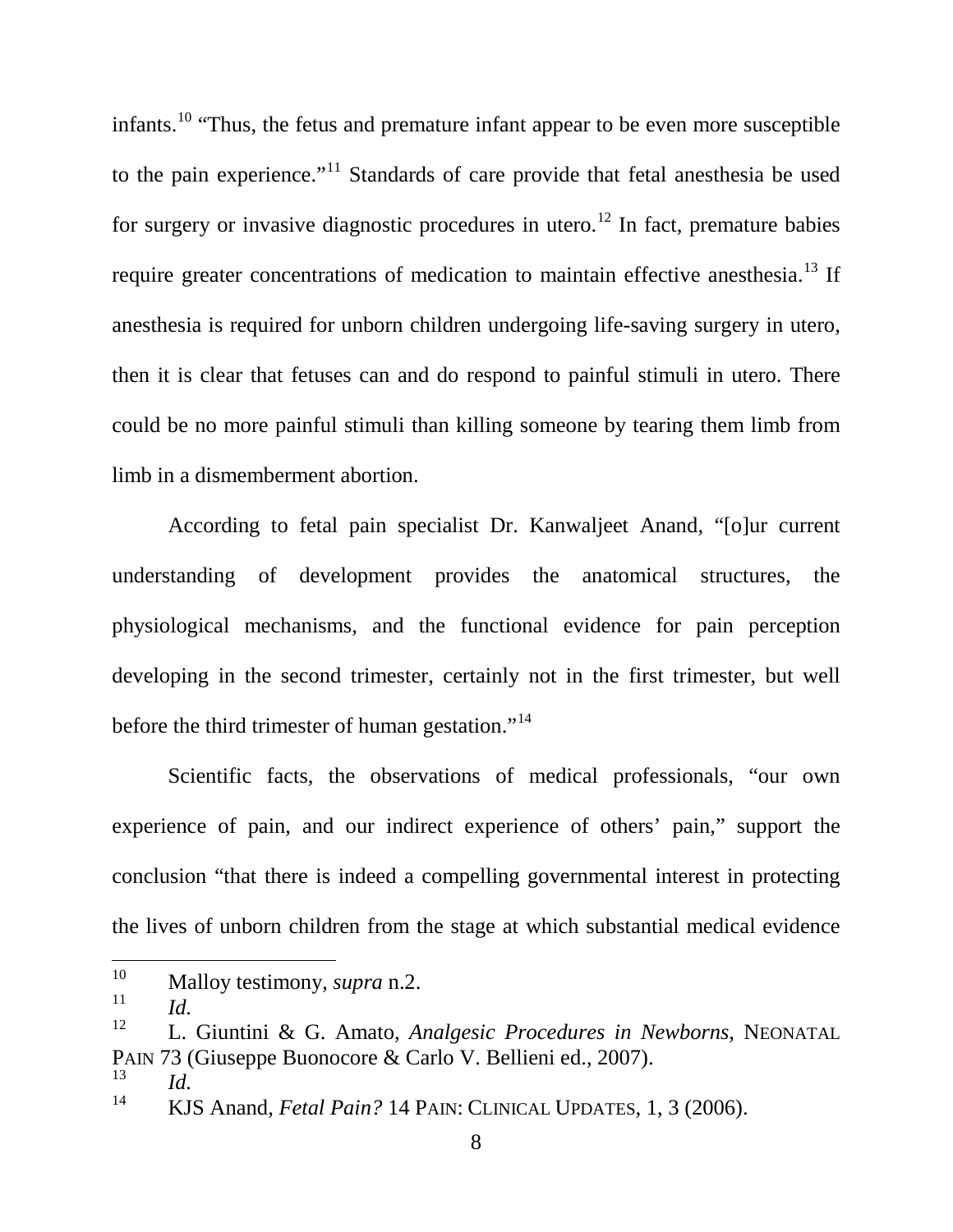indicates that they are capable of feeling pain."[15](#page-16-0) That compelling state interest, specifically referenced in the Pain-Capable Unborn Child Protection Act, is equally applicable to the prohibition against dismemberment abortions in Ala. Code §26– 23G–2.

Alabama's law is also narrowly tailored to meet that compelling interest in that it only prohibits dismemberment abortions on living unborn children, implicitly recognizing, as the district court noted, that elective dismemberment abortions can be performed if the physician has induced "fetal demise." *WAWC v. Miller*, 2016 WL 6395904 at \*15. This is a procedure that is well-established:

For decades, the induction of fetal demise has been used before both surgical and medical second trimester abortion. Intra-cardiac potassium chloride and intra-fetal or intra-amniotic digoxin injections are the pharmacological agents used most often to induce fetal demise. $^{16}$  $^{16}$  $^{16}$ 

Studies have reported that inducing feticide does not pose major risks to the mother and one study reported that mothers preferred to have feticide performed prior to the abortion.<sup>[17](#page-16-2)</sup> While feticide procedures are painful, they are less so than the

<span id="page-16-0"></span><sup>&</sup>lt;sup>15</sup> Condic testimony, *supra* n.4 at 8.

<span id="page-16-1"></span><sup>16</sup> J. Diedrich, E. Drey, Society of Family Planning, *Induction of fetal demise before abortion*, 81 CONTRACEPTION 462-73 (June 2010).

<span id="page-16-2"></span><sup>17</sup> R.A. Jackson, *et al, Digoxin to facilitate late second-trimester abortion: a randomized, masked, placebo-controlled trial,* 97 OBSTETRICS AND GYNECOLOGY, 471–476 (2001).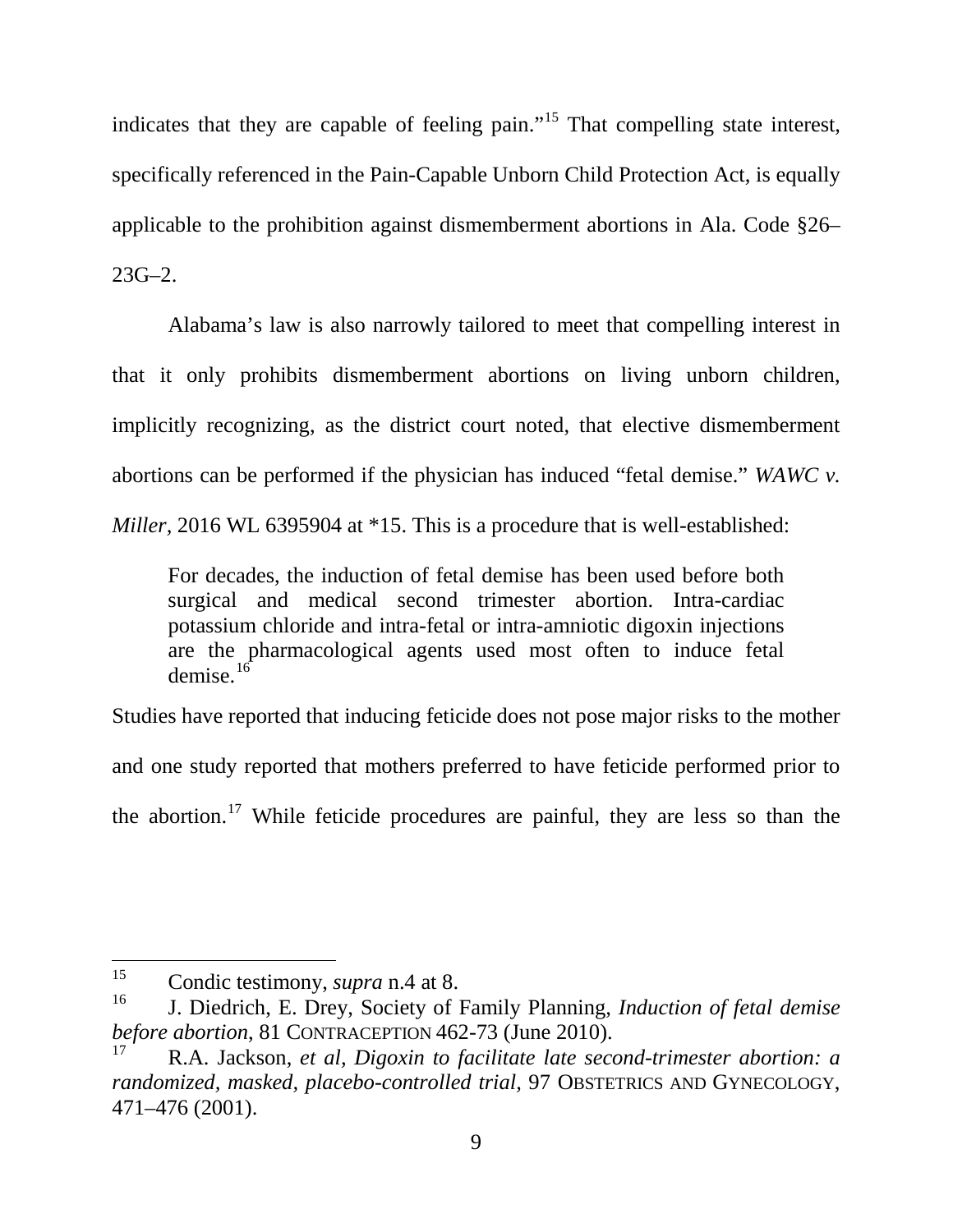barbaric and horribly painful dismemberment of a live unborn child.<sup>[18](#page-17-0)</sup> Such barbarity points to the Alabama law as being further justified as advancing the state's interest in preventing cruel and unusual punishment.

# **B. The Law Fosters an Understanding of the Unborn Child as a Living Human Being Who Should Not Be Subjected to Cruel and Unusual Punishment.**

The humanity of the unborn child is well-accepted by scientists who have determined that the unborn child "is not an inert being," akin to the larval stage of insects, but "an active and dynamic creature, responding and even adapting to conditions inside and outside the mother's body as it readies itself for life in the particular world it will soon enter."[19](#page-17-1) The unborn child not only perceives flavors from the substances ingested by his mother, but also her other sensory inputs.<sup>[20](#page-17-2)</sup> Scientists have found that the unborn child does more than passively receive these inputs.<sup>[21](#page-17-3)</sup> Instead, the developing child actually uses these inputs as information, "biological postcards from the world outside."<sup>[22](#page-17-4)</sup>

Science's recognition of the inherent humanity of unborn children, and particularly their acute pain sensitivity, illustrates how, as Supreme Court Justice

<span id="page-17-0"></span> <sup>18.</sup> X. Giannakoulopoulos, W. Sepulveda *et al., Fetal plasma cortisol and beta-endorphin response to intrauterine needling,* 9 Lancet. 77-81 (July 1994).<br><sup>19</sup> Annie Murphy Paul, Origins: How The Nine Months Before Birth Shape

<span id="page-17-1"></span>THE REST OF OUR LIVES 5 (2010).<br>
<sup>20</sup> *Id.* at 5.<br>
<sup>21</sup> *Id.* at 6.

<span id="page-17-2"></span>

<span id="page-17-3"></span> $\frac{21}{22}$  *Id.* at 6.

<span id="page-17-4"></span>*Id.*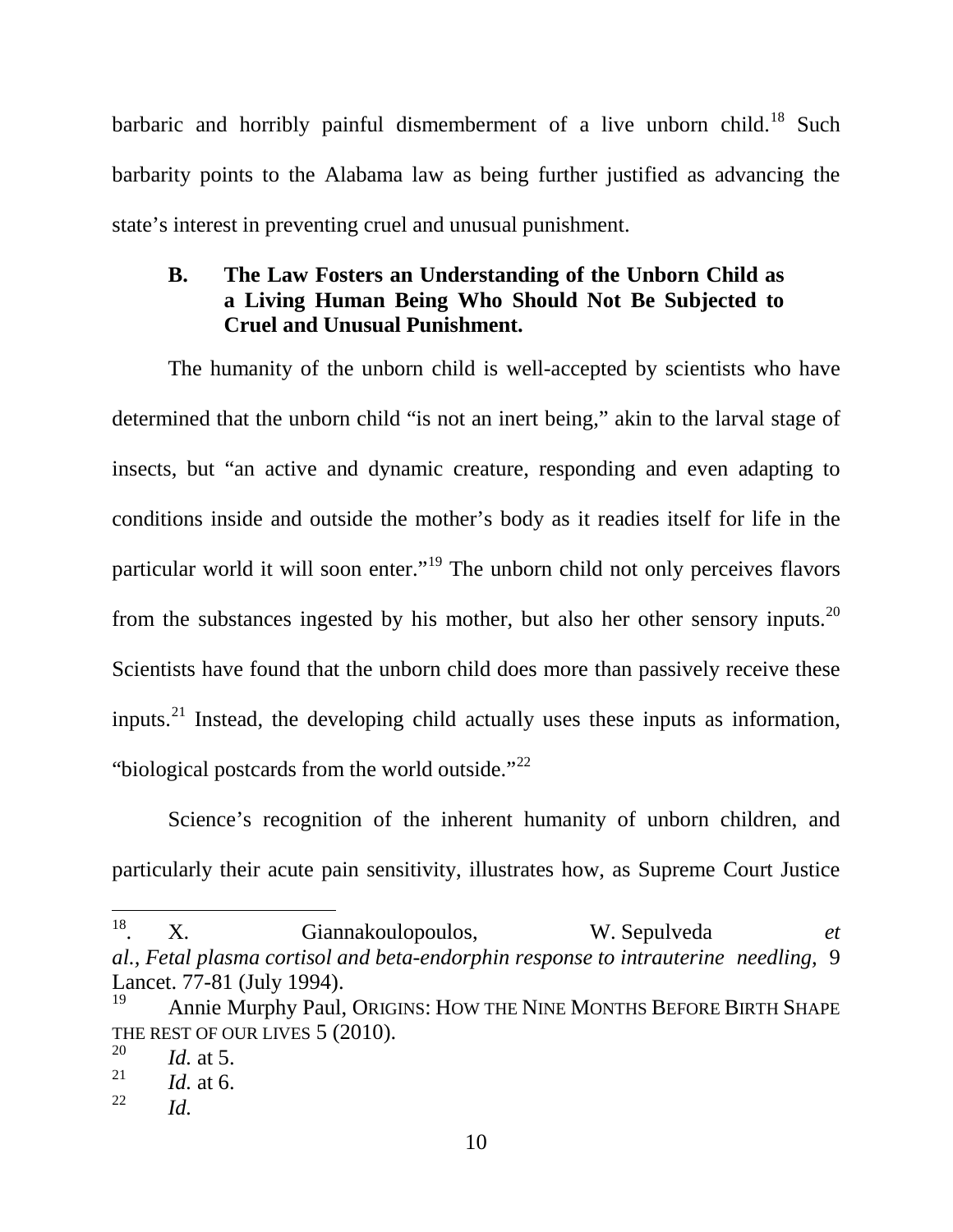Ruth Bader Ginsburg said, "dismemberment D&E" (dilatation and extraction) abortion is as gruesome as the "intact D&E" or "partial birth abortion" prohibited by the federal law upheld in *Gonzales v. Carhart,* 550 U.S. 124 (2007). "Nonintact D & E could equally be characterized as 'brutal,' … involving as it does 'tear[ing] [a fetus] apart' and 'ripp[ing] off' its limbs." *Id.* at 182 (Ginsburg, J. dissenting) (citing majority opinion). Indeed, the "nonintact D&E," or, as described in the Act, "dismemberment abortion," involves, as the name implies, the surgical dissection and piecemeal removal of an unborn child, *i.e.,* an active and dynamic human being susceptible to pain, from the mother's womb:

The woman is placed under general anesthesia or conscious sedation. The doctor, often guided by ultrasound, inserts grasping forceps through the woman's cervix and into the uterus to grab the fetus. The doctor grips a fetal part with the forceps and pulls it back through the cervix and vagina, continuing to pull even after meeting resistance from the cervix. The friction causes the fetus to tear apart. For example, a leg might be ripped off the fetus as it is pulled through the cervix and out of the woman. The process of evacuating the fetus piece by piece continues until it has been completely removed. A doctor may make 10 to 15 passes with the forceps to evacuate the fetus in its entirety, though sometimes removal is completed with fewer passes. Once the fetus has been evacuated, the placenta and any remaining fetal material are suctioned or scraped out of the uterus. The doctor examines the different parts to ensure the entire fetal body has been removed.

*s Id.* at 135-36. As Dr. Condic told Congress:

Imposing pain on any pain-capable living creature is cruelty. And ignoring the pain experienced by another human individual for any reason is barbaric. We don't need to know if a human fetus is selfreflective or even self-aware to afford it the same consideration we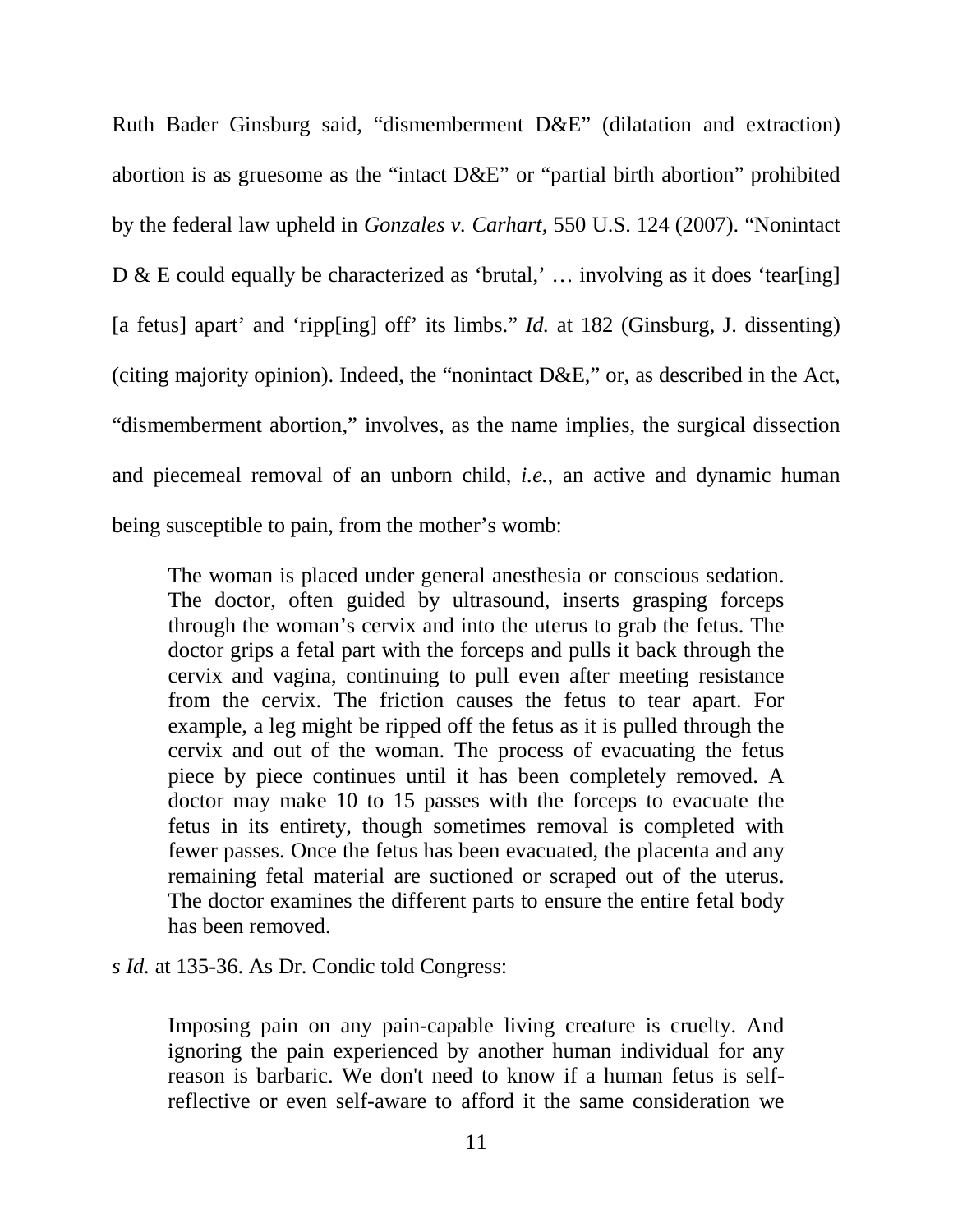currently afford other pain-capable species. We simply have to decide whether we will choose to ignore the pain of the fetus or not....

Given that fetuses are members of the human species—human beings like us—they deserve the benefit of the doubt regarding their experience of pain and protection from cruelty under the  $law.<sup>23</sup>$  $law.<sup>23</sup>$  $law.<sup>23</sup>$ 

That is precisely what the Legislature has done by enacting the Act, *i.e.*, given unborn children the benefit of the doubt by protecting them from what even Justice Ginsburg characterized as a "brutal" death. *Gonzales*, 550 U.S. at 182 (Ginsburg, J., dissenting). In so doing, the Legislature is furthering not only its compelling state interest in protecting the lives of unborn children capable of feeling pain, but also the "deliberate extinguishment of human life" that, if it "has any effect at all, it more likely tends to lower our respect for life and brutalize our values." *Furman v. Georgia,* 408 U.S. 238, 303 (1972) (Brennan, J. concurring).

In discussing the intent behind the prohibition against cruel and unusual punishment in the Eighth Amendment of the United States Constitution (which is also contained in Article I, §15 of the Alabama Constitution), Justice Brennan articulated principles that elucidate how the Act's prohibition against dismemberment abortion furthers compelling state interests. "The primary principle is that a punishment must not be so severe as to be degrading to the dignity of human beings. Pain, certainly, may be a factor in the judgment." *Id.* at 271.

<span id="page-19-0"></span> <sup>23</sup> Condic Testimony, *supra* n.4 at 8.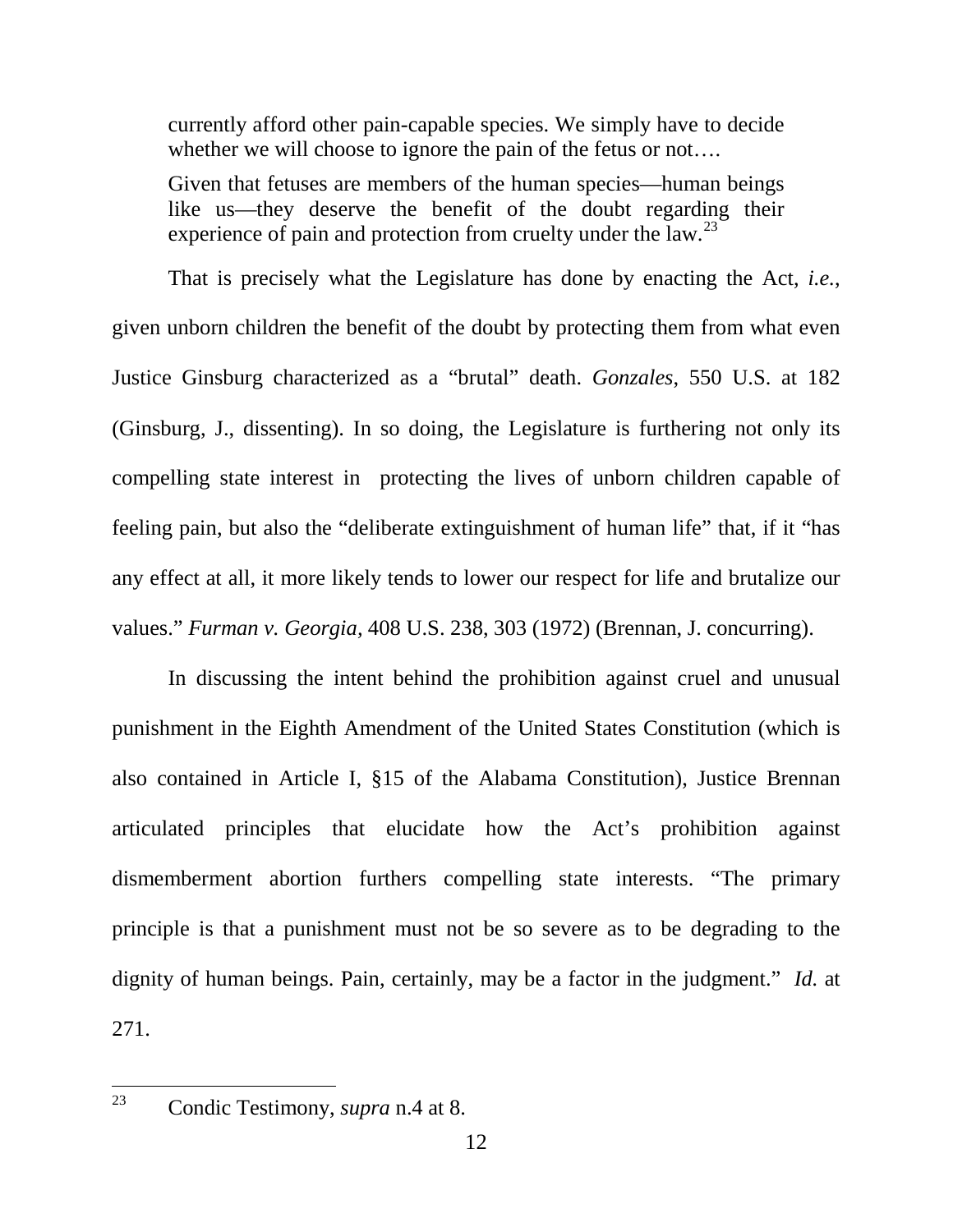More than the presence of pain, however, is comprehended in the judgment that the extreme severity of a punishment makes it degrading to the dignity of human beings. The barbaric punishments condemned by history, "punishments which inflict torture, such as the rack, the thumb-screw, the iron boot, the stretching of limbs, and the like," [citations omitted] are, of course, "attended with acute pain and suffering." [citations omitted] When we consider why they have been condemned, however, we realize that the pain involved is not the only reason. The true significance of these punishments is that they treat members of the human race as nonhumans, as objects to be toyed with and discarded. They are thus inconsistent with the fundamental premise of the Clause that even the vilest criminal remains a human being possessed of common human dignity.

*Id.* at 272-73. If even the vilest criminal has common human dignity so as to be protected from degrading treatment and cruel punishment, then how much more does an unborn child, whom science has proven is inherently human and experiences pain? If the state's compelling interest in protecting the lives of unborn children "from the stage at which substantial medical evidence indicates that they are capable of feeling pain" means anything, it must mean protecting these children from dismemberment abortions.

# **II. THE LAW PROTECTS THE HEALTH AND WELFARE OF WOMEN WHO FACE INCREASED RISKS FROM THE DISMEMBERMENT ABORTION PROCEDURE.**

From 1973 to today, the Supreme Court has established and consistently reaffirmed that the State has legitimate interests from the outset of the pregnancy in protecting the health of the woman and the life of the fetus that may become a child. *Planned Parenthood of SE Pennsylvania v. Casey*, 505 U.S. 833, 846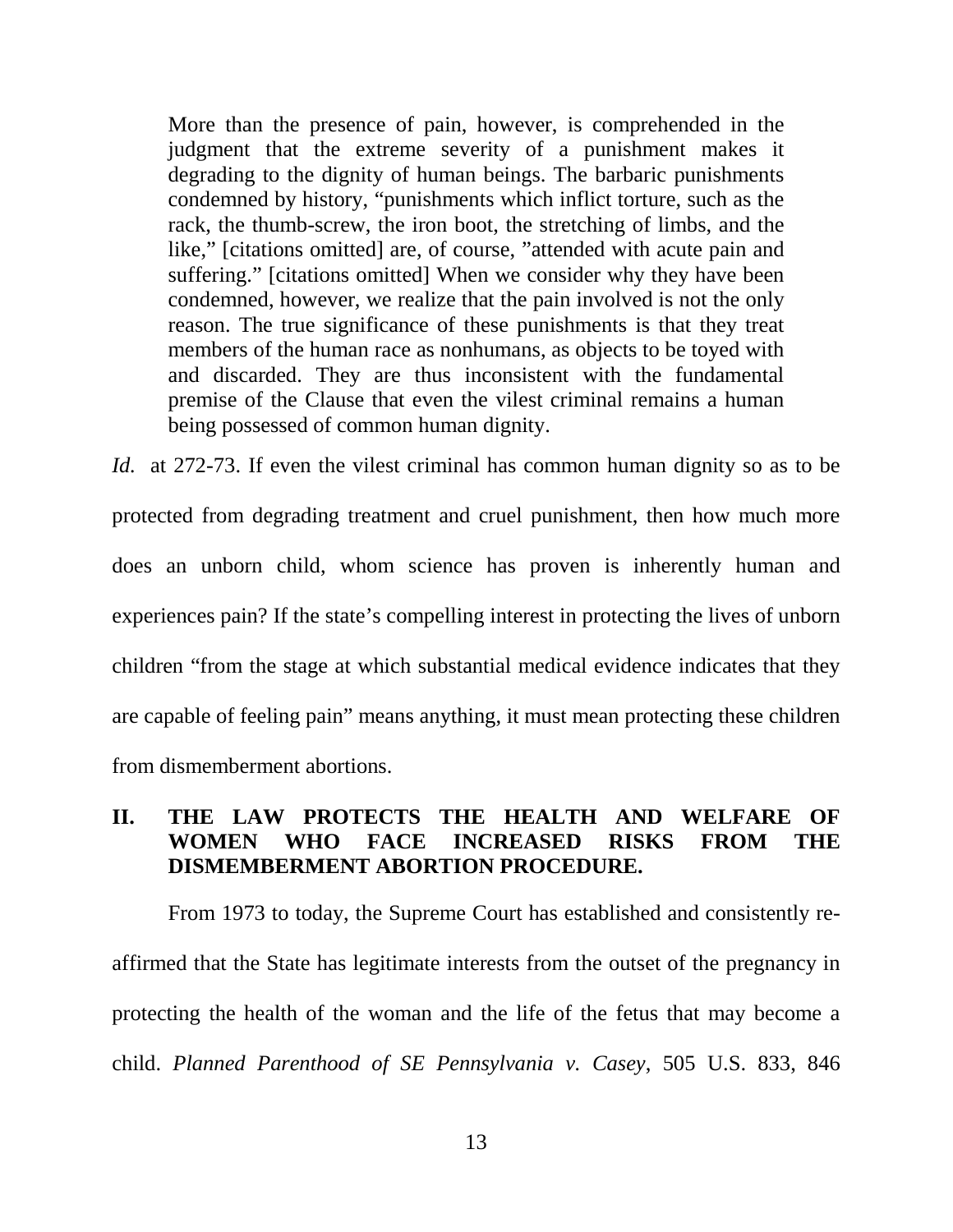(1992); *Gonzales v. Carhart*, 550 U.S. 124, 145 (2007). That is precisely what the Legislature did when it enacted the ban on dismemberment of live unborn children in abortion. Alabama has acted in furtherance of its interest to protect the health of the woman in barring a procedure that, even those who support abortion have agreed, poses dangers to the pregnant woman.

While invalidating as overbroad Nebraska's law against "partial birth abortion," the Supreme Court explained how the dismemberment abortion procedure at issue in this case poses risks to pregnant women:

The D & E procedure carries certain risks. The use of instruments within the uterus creates a danger of accidental perforation and damage to neighboring organs. Sharp fetal bone fragments create similar dangers. And fetal tissue accidentally left behind can cause infection and various other complications. See 11 F.Supp.2d, at 1110; Gynecologic, Obstetric, and Related Surgery 1045 (D. Nichols & D. Clarke–Pearson eds.2d ed.2000); F. Cunningham et al., Williams Obstetrics 598 (20th ed.1997).

*Stenberg v. Carhart*, 530 U.S. 914, 926–27 (2000). The *Stenberg* court referenced the health risks posed by dismemberment abortions, including uterine perforation, cervical lacerations, blood loss, trauma and maternal death from infection caused by retained fetal tissue. *Id.* at 936. Among the "other complications" referenced by the Court is the potential for secondary infertility due to the presence of fetal bone fragments left behind in a dismemberment abortion.<sup>[24](#page-21-0)</sup>

<span id="page-21-0"></span> <sup>24</sup> William D. Winkelman et al., *Secondary Infertility and Retained Fetal Bone Fragments,* 122 OBSTETRICS & GYNECOLOGY, 458 (2013).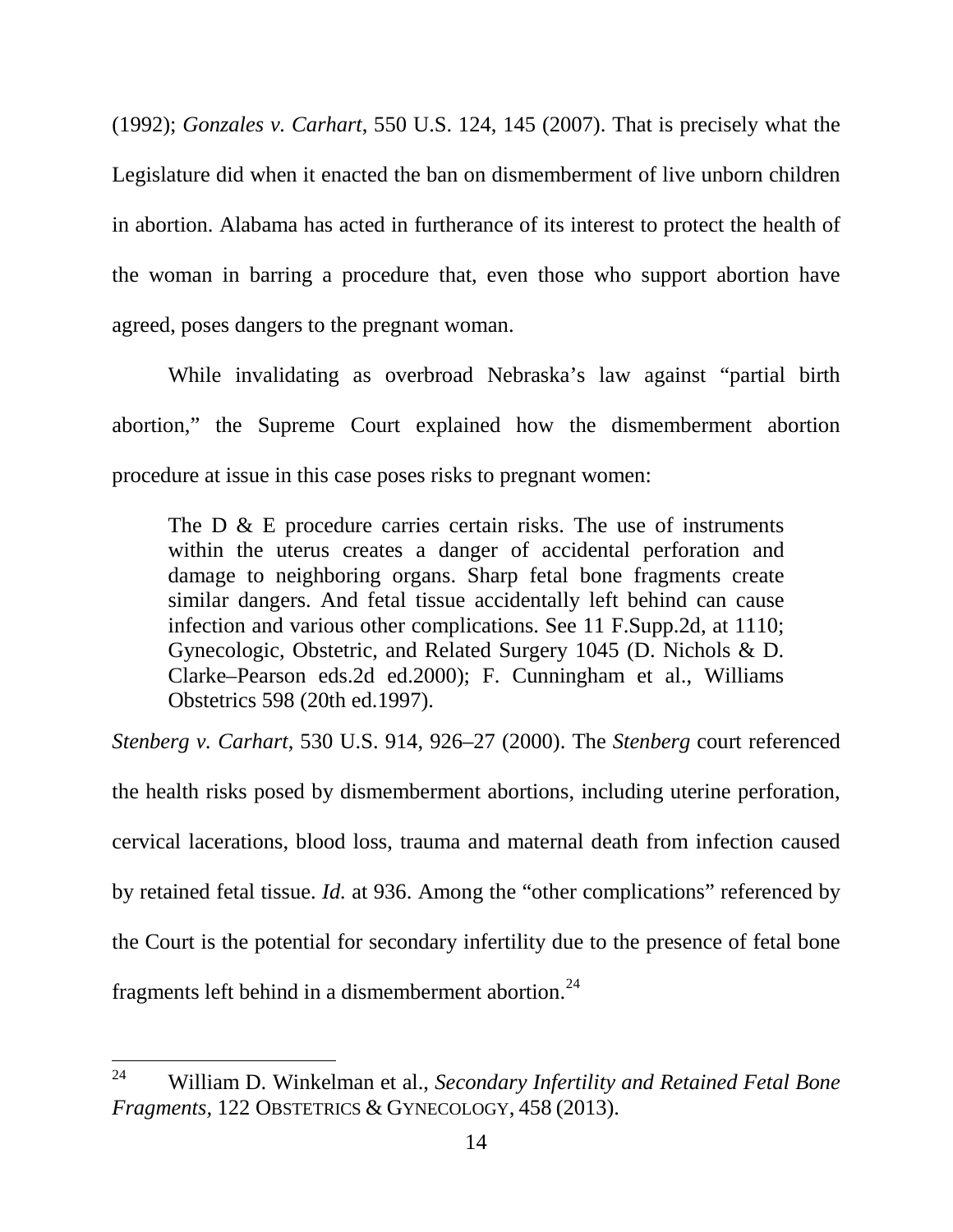In seeking a similar result in a challenge to the federal partial birth abortion ban, the American College of Obstetricians and Gynecologists ("ACOG") submitted an amicus curiae brief in which it described the risks posed by dismemberment abortions to support its argument that "intact D&E" abortions were safer and should not be banned.<sup>[25](#page-22-0)</sup>

Fewer instrument passes and fewer fetal-bone fragments means less risk of uterine perforation - the most serious and feared complication of D&E. "[A] perforation occurring with second-trimester D&E may lead to bowel injury and will likely require laparotomy [open abdominal surgery]." Stubblefield et al., *supra*, at 180. A perforation that reaches the uterine artery, which is engorged during pregnancy, may cause catastrophic hemorrhage. "Uterine perforations that involve injury to major blood vessels or other organs … require inhospital surgical management." Clinician's Guide, *supra*, at 178. Some uterine perforations can also reach the gastrointestinal tract, risking contamination of the abdominal cavity with bacteria (peritonitis) or entry of bacteria into the blood stream (sepsis). By causing tissue and organ damage, including damage to the brain and other vital organs, both hemorrhage and sepsis can have long term effects on the woman's health. Second, removing the fetus intact also eliminates the possibility that fetal tissue will be retained in the uterus, a cause of hemorrhage or infection in non-intact D&E procedures. See Stubblefield, et al., *supra*, at 180 ("[h]emorrhage during or after D&E can be caused by an incomplete procedure"); Clinician's Guide, supra, at 201 (retained fetal tissue can cause bleeding, infection of the uterus and fallopian tubes, and sepsis). Long-term complications of retained fetal tissue also include infertility. Third, intact removal increases the physician's control over the procedure. Increased control minimizes the likelihood of complications that are present in other forms of D&E. For example, removing the fetus intact reduces the likelihood that the physician will have to locate the last piece of fetal tissue

<span id="page-22-0"></span> $25$  Brief of the American College of Obstetricians and Gynecologists as Amicus Curiae Supporting Respondents, *Gonzales v. Carhart,* 550 U.S. 124 (2007) (Nos. 05–380, 05–1382), 2006 WL 2867888.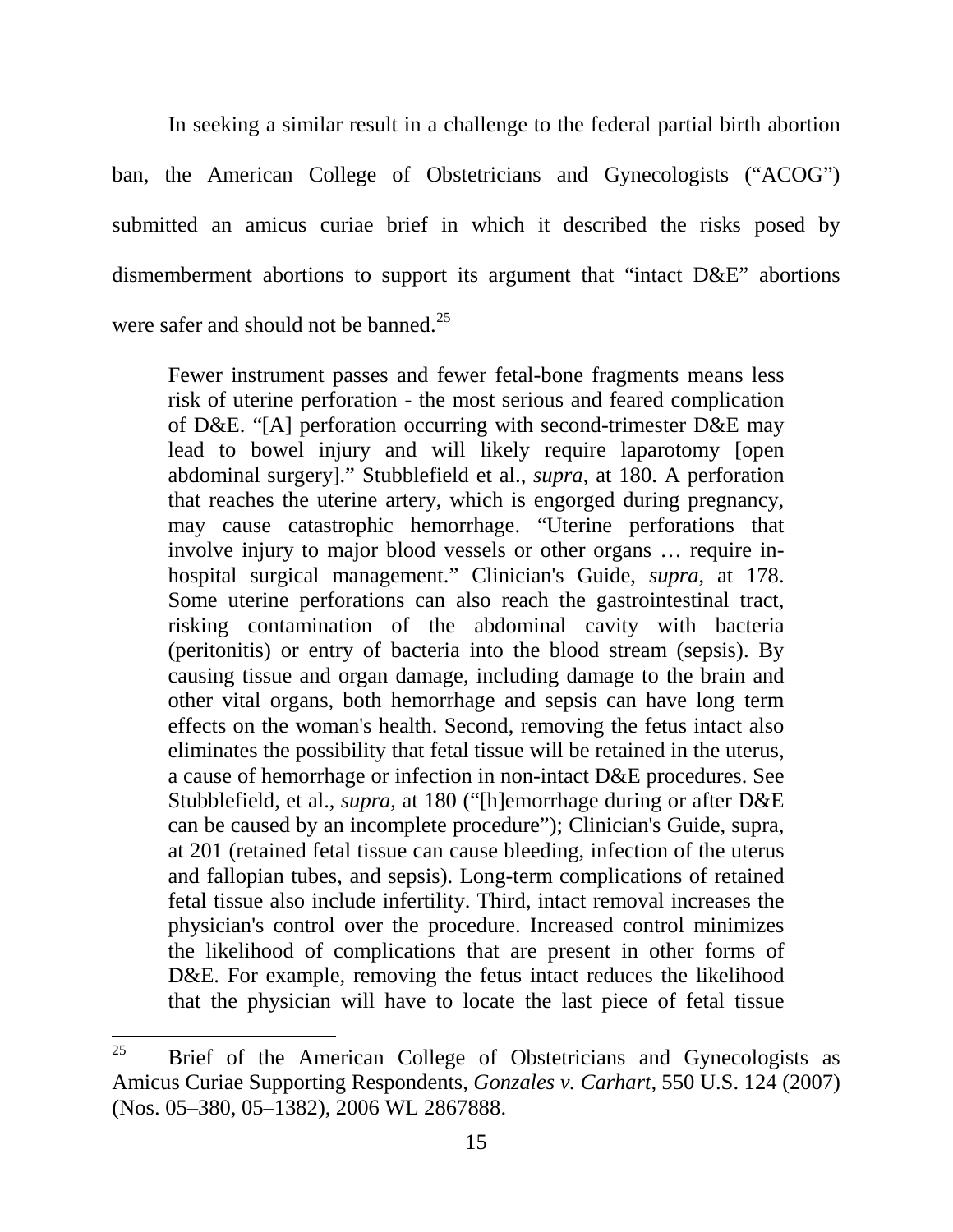remaining in the uterus by grasping repeatedly with the forceps–a process that risks injuring the woman.

ACOG further noted that:

Obstetric hemorrhage can be of a volume large enough to precipitate a state of generalized circulatory failure, resulting in … irreversible tissue damage." Am. Acad. of Pediatrics & ACOG, Guidelines for Perinatal Care 180 (5th ed. 2002). Lungs, kidneys, and the pituitary gland are particularly susceptible to damage from hemorrhagic shock during pregnancy. See Critical Care Obstetrics 555 (Gary A. Dildy et al. eds., 4th ed. 2004). Sepsis can result in lung, liver, and kidney failure, damage to the brain and other organs, and even death. See id. at 329-31; Williams Obstetrics 2005, *supra*, at 994-95.[26](#page-23-0)

A leading study on risk factors for abortion-related mortality revealed that hemorrhage is the leading cause of abortion-related death associated with "Dilatation and Evacuation," or "D&E" abortions at 13 weeks or more of gestation.[27](#page-23-1) The study explained that the risks were due to the "inherently greater technical complexity of later abortions related to the anatomical and physiologic changes that occur as pregnancy advances. The increased amount of fetal and placental tissue requires a greater degree of cervical dilation, the increased blood flow predisposes to hemorrhage, and the relaxed myometrium is more subject to

<span id="page-23-0"></span> $rac{26}{27}$  *Id.* 

<span id="page-23-1"></span><sup>27</sup> Linda Bartlett, et. al., *Risk Factors for Legal Induced Abortion–Related Mortality in the United States*, 103 OBSTETRICS & GYNECOLOGY 729, 733 (2004).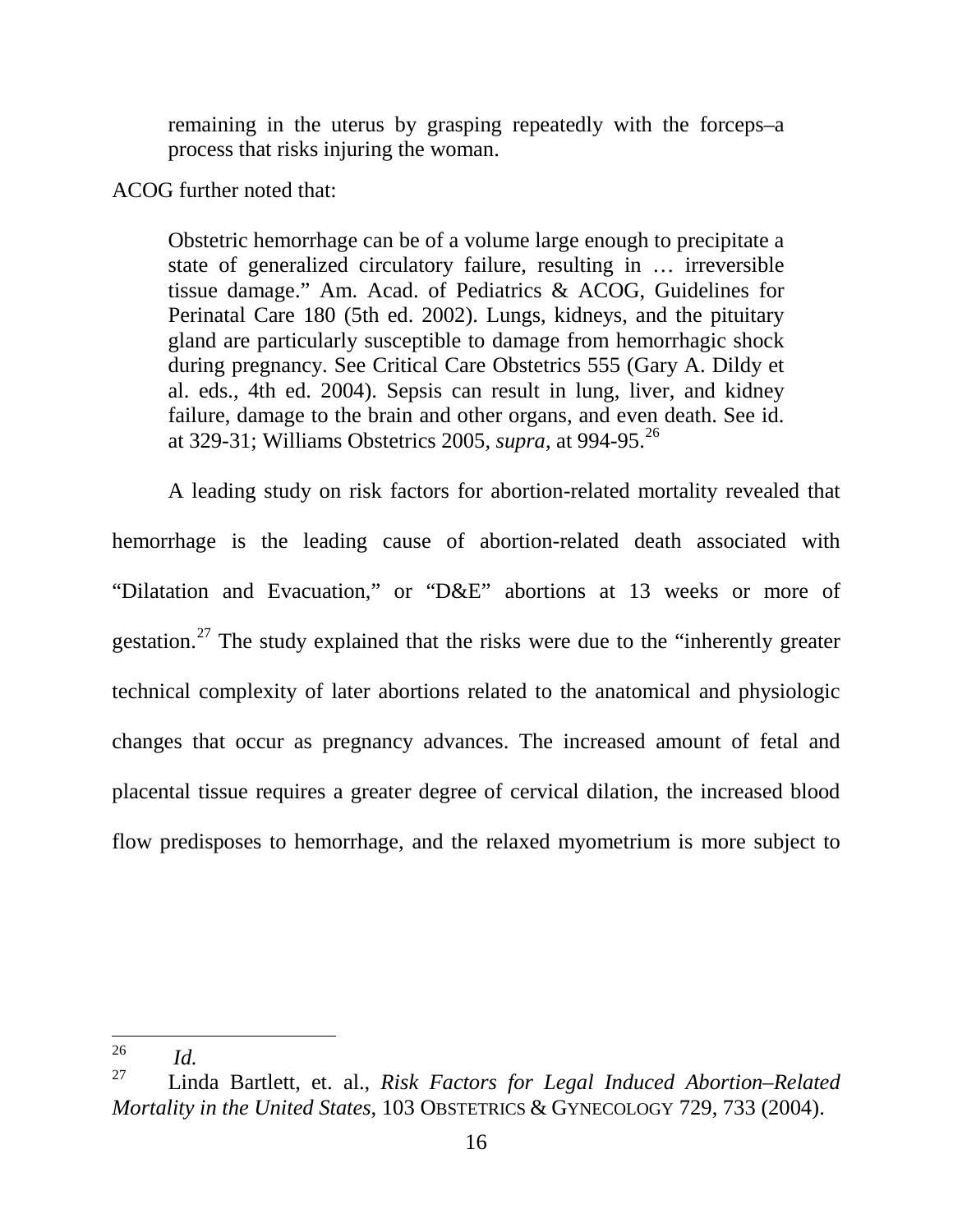mechanical perforation."[28](#page-24-0) Overall, the study found that the risk of maternal death increased at the rate of 38 percent for each additional week of gestation.<sup>[29](#page-24-1)</sup>

A physician experienced in performing abortions, although supporting second trimester abortions, agreed that complications of D&E or dismemberment abortions using "large forceps with destructive teeth to remove the fetus, generally in parts" can be significant. $30$  "Of 68 abortion-related deaths in the US in a recent ten-year period, 49 were in the second trimester.<sup>[31](#page-24-3)</sup> These significant risks to pregnant women illustrate that the Legislature acted in furtherance of its interest in protecting maternal health, even in the abortion context, *Gonzales,* 550 U.S. at 145, when it enacted the ban on dismemberment abortions on live unborn children.

# **III. THE ALABAMA LAW FURTHERS THE HEALTH AND WELL-BEING OF PROVIDERS, ADVANCING THE STATE'S INTEREST IN PROTECTING THE INTEGRITY AND ETHICS OF THE MEDICAL PROFESSION.**

Alabama's ban on dismemberment abortions also furthers the state's asserted interest in protecting the integrity and ethics of the medical profession. *WAWC v. Miller,* 2016 WL 6395904 at \*16. The Supreme Court noted with approval Congress' statement that "intact D&E" or "Partial-birth abortion ... confuses the medical, legal, and ethical duties of physicians to preserve and

<span id="page-24-0"></span> $\frac{28}{29}$  *Id.* at 735.

<span id="page-24-1"></span><sup>&</sup>lt;sup>29</sup> *Id.* at 731.

<span id="page-24-3"></span><span id="page-24-2"></span><sup>30</sup> Lisa H Harris, *Second Trimester Abortion Provision: Breaking the Silence and Changing the Discourse*, 16 REPRODUCTIVE HEALTH MATTERS 74, 75 (2008). <sup>31</sup> *Id.*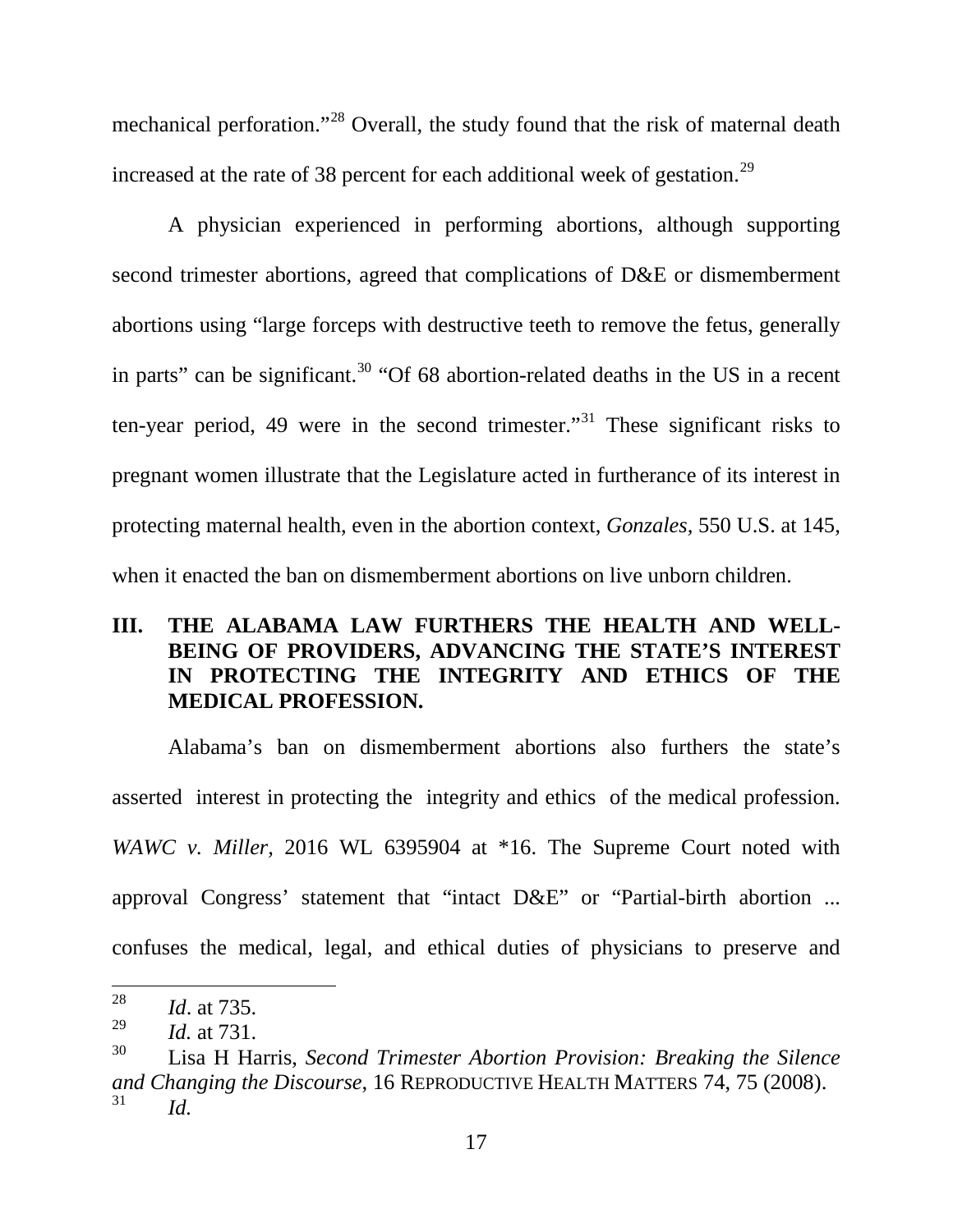promote life, as the physician acts directly against the physical life of a child, whom he or she had just delivered, all but the head, out of the womb, in order to end that life." *Gonzales,* 550 U.S. at 157. "There can be no doubt that the government has an interest in protecting the integrity and ethics of the medical profession." *Id.* (quoting *Washington v. Glucksberg*, 521 U.S. 702, 731 (1997)). *See also Barsky v. Board of Regents of Univ. of N.Y.*, 347 U.S. 442, 451 (1954) (indicating the State has "legitimate concern for maintaining high standards of professional conduct" in the practice of medicine). In the abortion context as well as other medical contexts, "it is clear the State has a significant role to play in regulating the medical profession." *Gonzales,* 550 U.S. at 157. That is the role that the Alabama Legislature is furthering by banning a procedure that has shown to have detrimental effects on practitioners.

Studies and anecdotal reports from those who have performed dismemberment abortions show that, despite support for the availability of the procedure, those who participate in it suffer significant psychological and emotional consequences.

Abortion is different from other surgical procedures. Even when the fetus has no legal status, its moral status is reasonably the subject of much disagreement. It is disingenuous to argue that removing a fetus from a uterus is no different from removing a fibroid. Pregnancy itself is different from other bodily states. It is an ambiguous, liminal border-state that is neither one nor two people. Doing second trimester abortions is clinical care at the boundary between life and death and in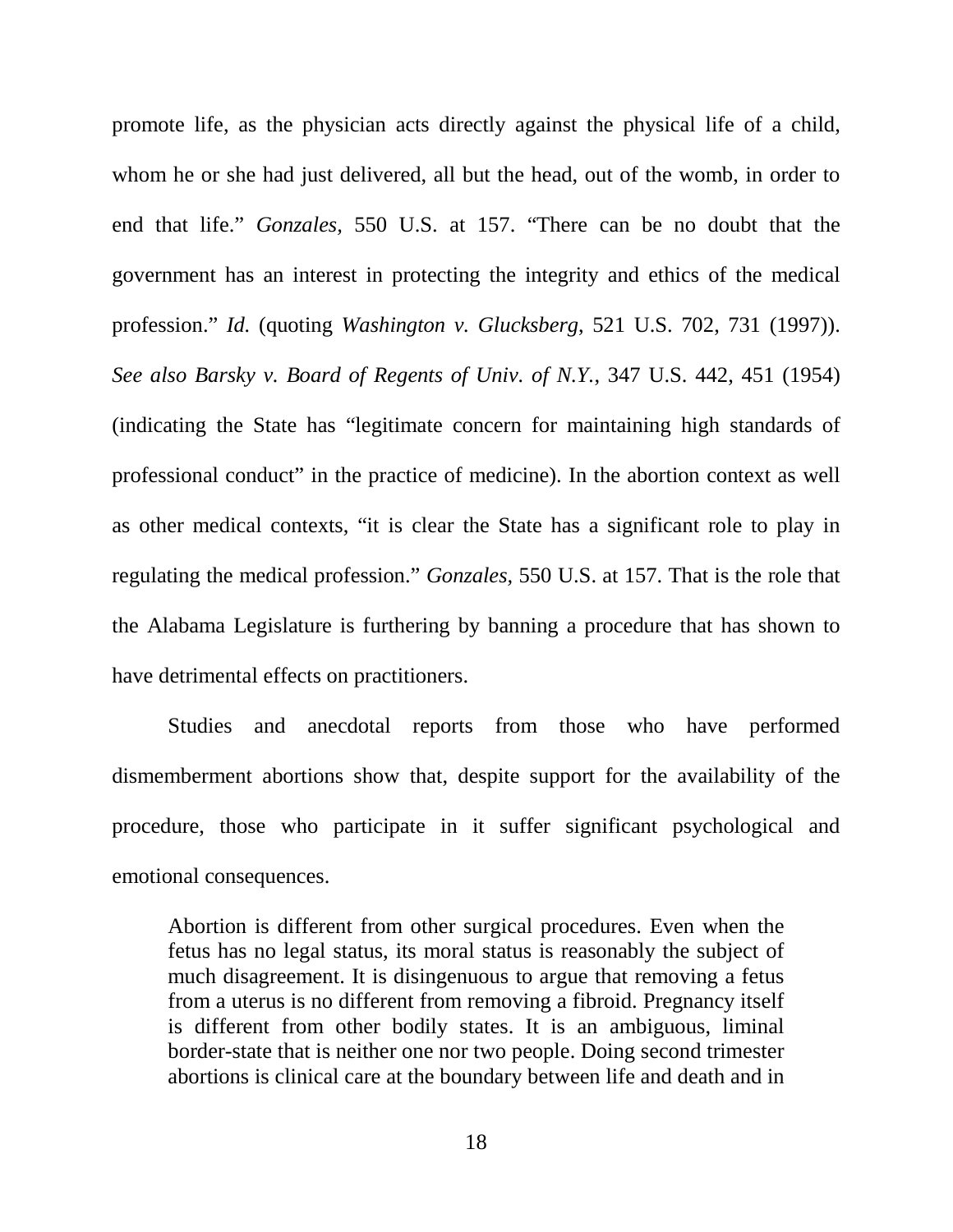the context of political and social controversy and, likewise, commitment $32$ 

One practitioner described the life-altering psychological trauma of

participating in a dismemberment abortion:

Seeing an arm being pulled through the vaginal canal was shocking. One of the nurses in the room escorted me out when the colour left my face. . .Not only was it a visceral shock; this was something I had to think deeply about. . . Confronting a 21-week fetus is very different….this cannot be called 'tissue'. It was not something I could be comfortable with. From that moment, I chose to limit my abortion practice to the first trimester: 14 weeks or less  $33$ 

Another physician who continued to do dismemberment abortions recounted

the "visceral" reaction she experienced when she was pregnant and the long-term

psychological effects that reaction created:

With my first pass of the forceps, I grasped an extremity and began to pull it down. I could see a small foot hanging from the teeth of my forceps. With a quick tug, I separated the leg. Precisely at that moment, I felt a kick – a fluttery "thump, thump" in my own uterus. It was one of the first times I felt fetal movement. There was a leg and foot in my forceps, and a ''thump, thump'' in my abdomen. Instantly, tears were streaming from my eyes – without me – meaning my conscious brain - even being aware of what was going on. I felt as if my response had come entirely from my body, bypassing my usual cognitive processing completely. A message seemed to travel from my hand and my uterus to my tear ducts. It was an overwhelming feeling – a brutally visceral response – heartfelt and unmediated by my training or my feminist pro-choice politics. It was one of the more raw moments in my life. Doing second trimester abortions did not get easier after my pregnancy; in fact, dealing with little infant parts of

<span id="page-26-0"></span> <sup>32</sup> Harris, *Second Trimester Abortion Provision,* at 75.

<span id="page-26-1"></span>Susan Wicklund, THIS COMMON SECRET: MY JOURNEY AS AN ABORTION DOCTOR, 28 (2007).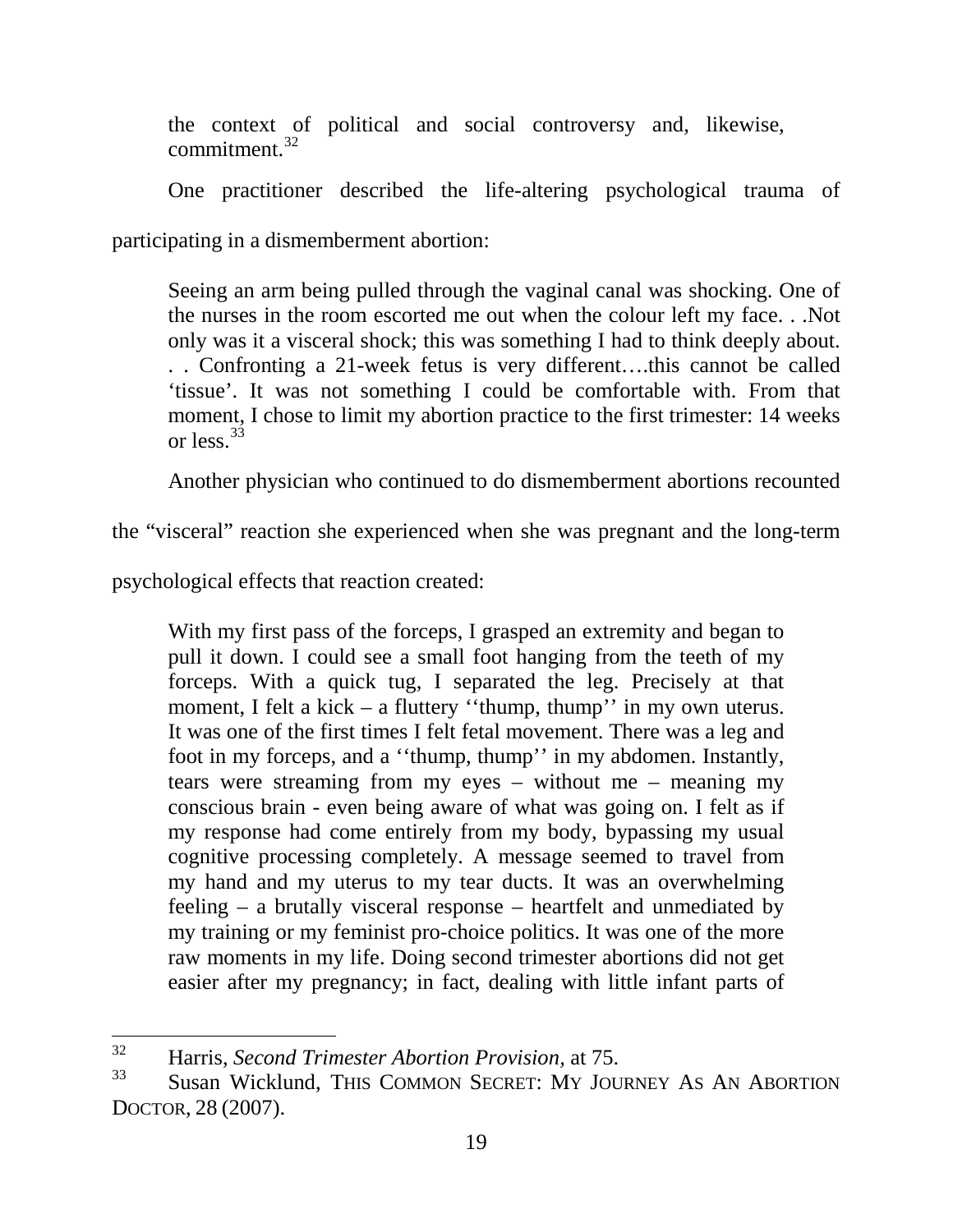my born baby only made dealing with dismembered fetal parts sadder.<sup>[34](#page-27-0)</sup>

A study of the effects of "mid-trimester abortion procedures" on professional staff revealed similar reactions. "The D and E procedure was described as distasteful and many nurses preferred noninvolvement."<sup>[35](#page-27-1)</sup>

A physician who did amnios but not D and Es said, "Killing a baby is not a way I want to think about myself." The two physicians who have done all the D and E procedures in our study support each other and rely on a strong sense of social conscience focused on the health and desires of the women. They feel technically competent but note strong emotional reactions during or following the procedures and occasional disquieting dreams.  $36$ 

The authors said that despite perceived advantages of the procedure, "physicians seem to be slow in changing to the D and E method. Their hesitation may be related to difficulty with the psychological problems raised by the fetal dismemberment in the procedure."<sup>[37](#page-27-3)</sup> "Moreover, the technique requires the invasion of the pregnant uterus at a time when conventional wisdom has suggested that serious complications would ensue."<sup>[38](#page-27-4)</sup> As discussed above, these complications include perforation of the uterus, infection, hemorrhage and even death.

<span id="page-27-0"></span> <sup>34</sup> Harris, *Second Trimester Abortion Provision,* at 76.

<span id="page-27-1"></span><sup>35</sup> Nancy B. Kaltreider, M.D., Sadja Goldsmith, M.D., M.P.H., Alan J. Margolis, M.D., *The impact of midtrimester abortion techniques on patients and staff*,135 AMERICAN JOURNAL OF OBSTETRICS AND GYNECOLOGY, 235, 237 (1979).<br><sup>36</sup> *Id.*<br><sup>37</sup>

<span id="page-27-3"></span><span id="page-27-2"></span> $rac{37}{38}$  *Id.* 

<span id="page-27-4"></span>*Id.*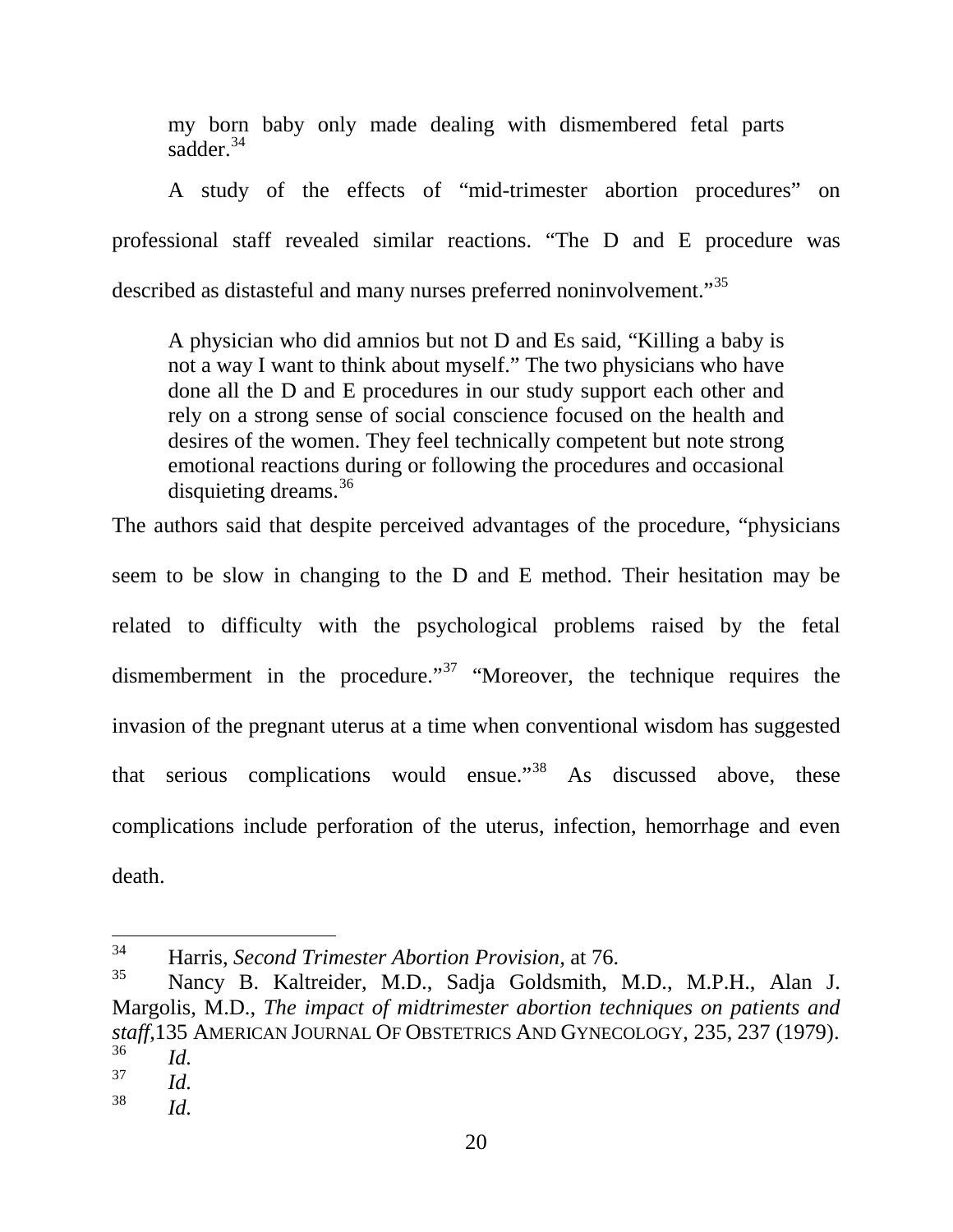A study by the director of a Planned Parenthood clinic revealed psychological and emotional trauma resulting from participating in dismemberment abortions even among those who support the right of abortion.<sup>[39](#page-28-0)</sup>

The stress experienced by the staff is different from that experienced by the patient and is at its highest during the  $D \& E$  itself. Failing to recognize the symptoms and signs of this stress may have important consequences for continuation of the service. We discerned that the following psychological defenses were used by staff members at various times to handle the traumatic impact of the destructive part of the operation: denial, sometimes shown by the distance a person keeps from viewing  $D \& E$ ; projection, as evidenced by excessive concern or anguish for other staff members assisting with or performing  $D \&$ E; and rationalization. The last popularly took the form of discussing the pros and cons of performing D  $\&$  E and its value.<sup>[40](#page-28-1)</sup>

The authors referred to an "unusual dilemma" created by the dismemberment

abortion procedure: "A procedure is rapidly becoming recognized as the procedure

of choice in late abortion, but those capable of performing or assisting with it are

having strong personal reservations about participating in an operation that they

view as destructive and violent."[41](#page-28-2)

We have reached a point in this particular technology where there is no possibility of denying an act of destruction. It is before one's eyes. The sensations of dismemberment flow through the forceps like an electric current. It is the crucible of a raging controversy, the confrontation of a modern existential dilemma. The more we seem to solve the problem, the more intractable it becomes.<sup>[42](#page-28-3)</sup>

<span id="page-28-0"></span> <sup>39</sup> Warren M. Hern, M.D., M.P.H. & Billie Corrigan, R.N., M.S., *What about us? Staff reactions to D & E, 15 ADVANCES IN PLANNED PARENTHOOD, 3 (1980).*<br> *Id.* at 6-7.

<span id="page-28-1"></span>

<span id="page-28-2"></span> $\frac{41}{42}$  *Id.* at 7.

<span id="page-28-3"></span>*Id.*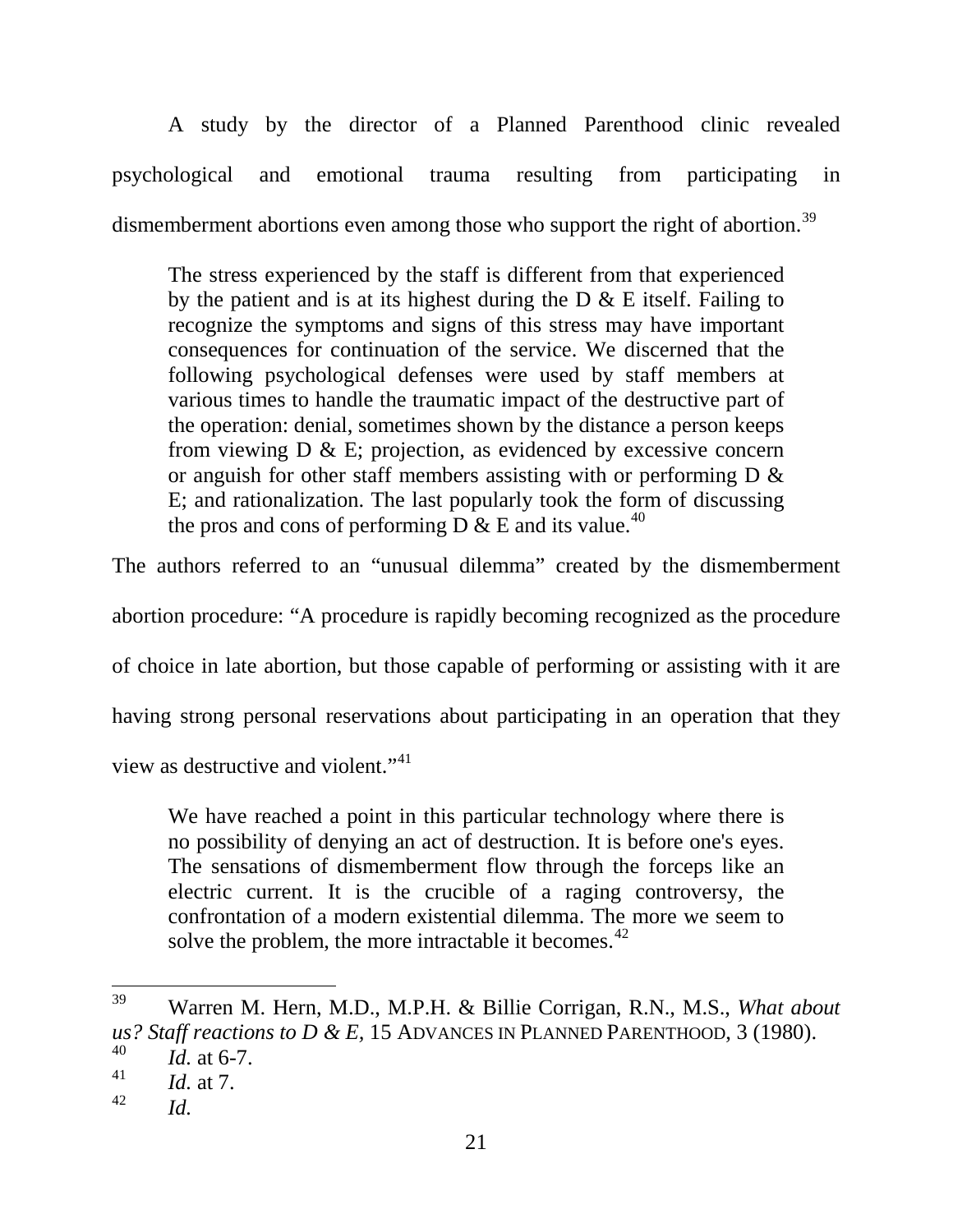That existential dilemma was described by a former abortion doctor who espoused the incongruity between the physician's commitment to preserving life and the destruction of life inherent in a dismemberment abortion:

As for elective second trimester abortions, I believe that they should be illegal. I understand that for some women this would be a terrible burden….But I believe that tearing a developed fetus apart, limb by limb, simply at the mother's request is an act of depravity that society should not permit. We cannot afford such a devaluation of human life, nor the desensitization of medical personnel that it requires. This is not based on what the fetus might feel, but on what we should feel in watching an exquisite, partly formed human being dismembered, whether one believes that man is created in God's image or not. I wish everybody could witness a second trimester abortion before developing an opinion about it. $43$ 

These first person accounts of the psychological and emotional trauma experienced by doctors and nurses who participate in dismemberment abortions, even those who advocate for the procedure, evidence the adverse effects the procedure has on the integrity of the medical profession. Indeed, as was true of the "partial birth abortion" procedure in *Gonzales*, the dismemberment abortion procedure here "confuses the medical, legal, and ethical duties of physicians to preserve and promote life, as the physician acts directly against the physical life of a child" to rip it apart and remove it piecemeal from the mother's womb. *Gonzales,* 550 U.S. at 157. As the Supreme Court affirmed in *Gonzales*, the state, in this case,

<span id="page-29-0"></span> <sup>43</sup> George Flesh, *Perspective On Human Life: Why I No Longer Do Abortions: Tearing A Second Trimester Fetus Apart Simply At A Mother's Request Is Depravity That Should Not Be Permitted,* LOS ANGELES TIMES*,* September 12, 1991.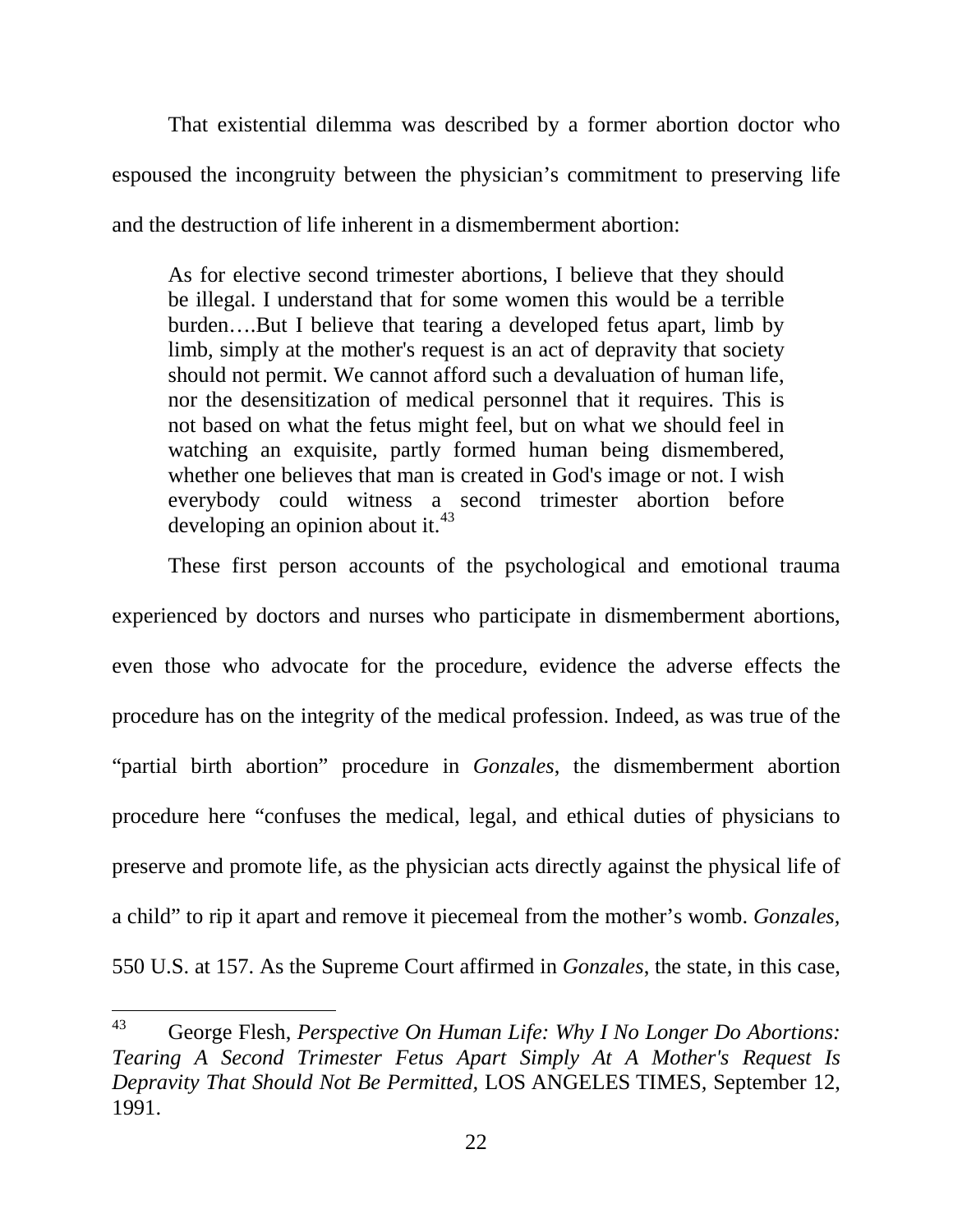Alabama, has a significant role to play in regulating the medical profession, including prohibiting of procedures that diminish the integrity of the profession and detrimentally affect the practitioners. That is what the Legislature has done in enacting Ala. Code §26–23G–2.

#### **CONCLUSION**

Alabama's law prohibiting the dismemberment and removal of live unborn children from their mothers' womb reflects the state's profound respect for human life at all stages from conception to natural death. It also furthers the state's compelling interests in protecting unborn children from cruel and unusual punishment, protecting the health and safety of pregnant women and preserving the ethics and integrity of the medical profession.

Based upon the foregoing, Amici respectfully request that this Court reverse the lower court and uphold the validity of Ala. Code §26–23G–2 to protect the state's most vulnerable citizens, their mothers and their physicians.

Dated: March 16, 2017.

Mathew D. Staver Anita L. Staver Horatio G. Mihet Liberty Counsel P.O. Box 540774 Orlando, FL 32854 (407) 875-1776 Telephone [court@lc.org](mailto:court@lc.org) Attorneys for Amici Curiae

/s/ Mary E. McAlister Mary E. McAlister Liberty Counsel PO Box 11108 Lynchburg, VA 24506 (407) 875-1776 Telephone [court@lc.org](mailto:court@lc.org) Attorney for Amici Curiae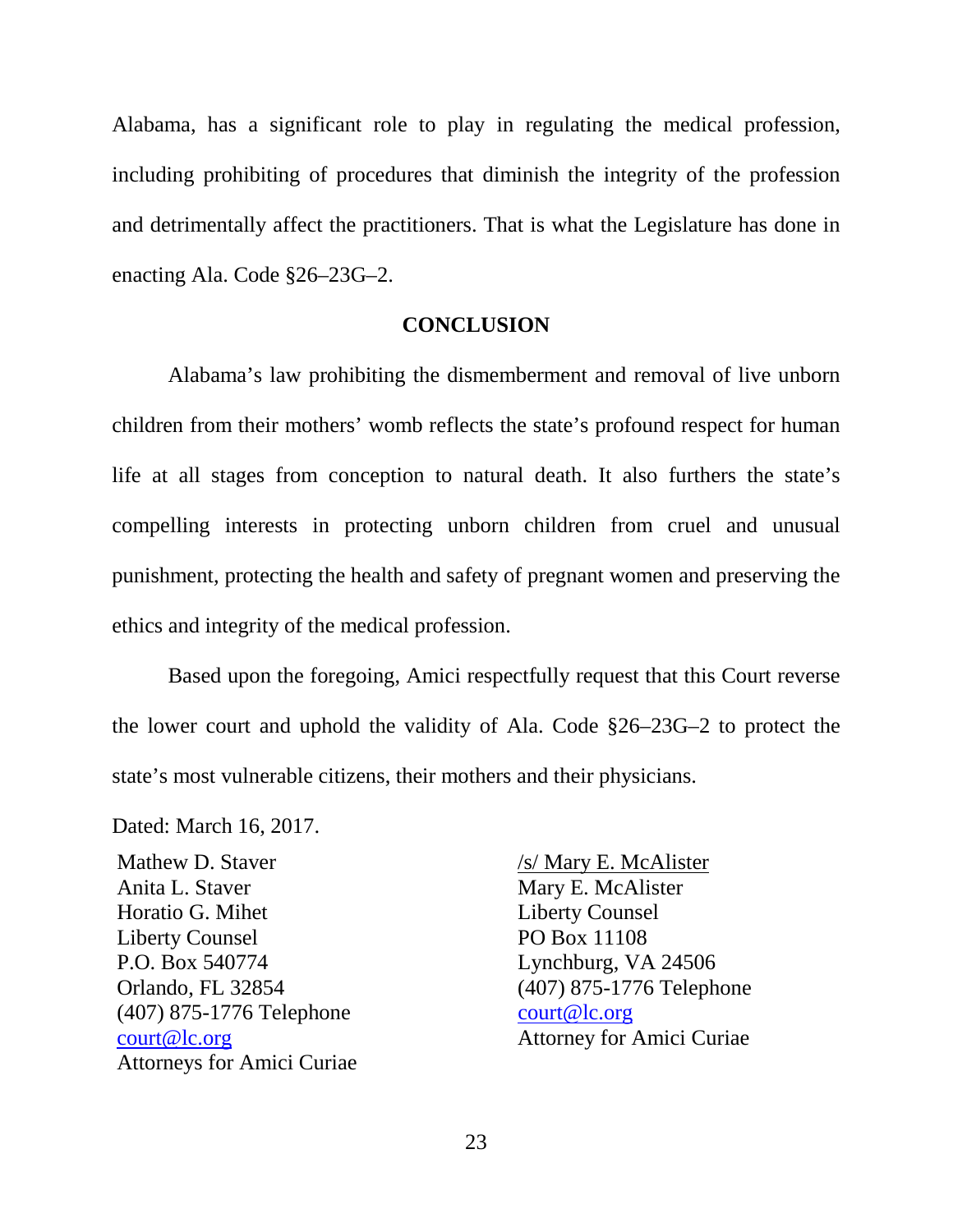## **CERTIFICATE OF COMPLIANCE**

Pursuant to Fed. R. App. P. 32(a)(7)(C), the undersigned certifies this Brief complies with the type-volume limitations of Fed. R. App. P.  $32(a)(7)(B)$ .

1. Exclusive of the sections exempted by Fed. R. App. P.  $32(a)(7)(B)(iii)$  and 11th Cir. R. 32-4, the Brief contains 5,912 words, according to the word count feature of the software (Microsoft Word 2010) used to prepare the Brief.

2. The Brief has been prepared in proportionately spaced typeface using Times New Roman 14 point.

> /s/Mary E. McAlister Mary E. McAlister Attorney for Plaintiffs-Appellants